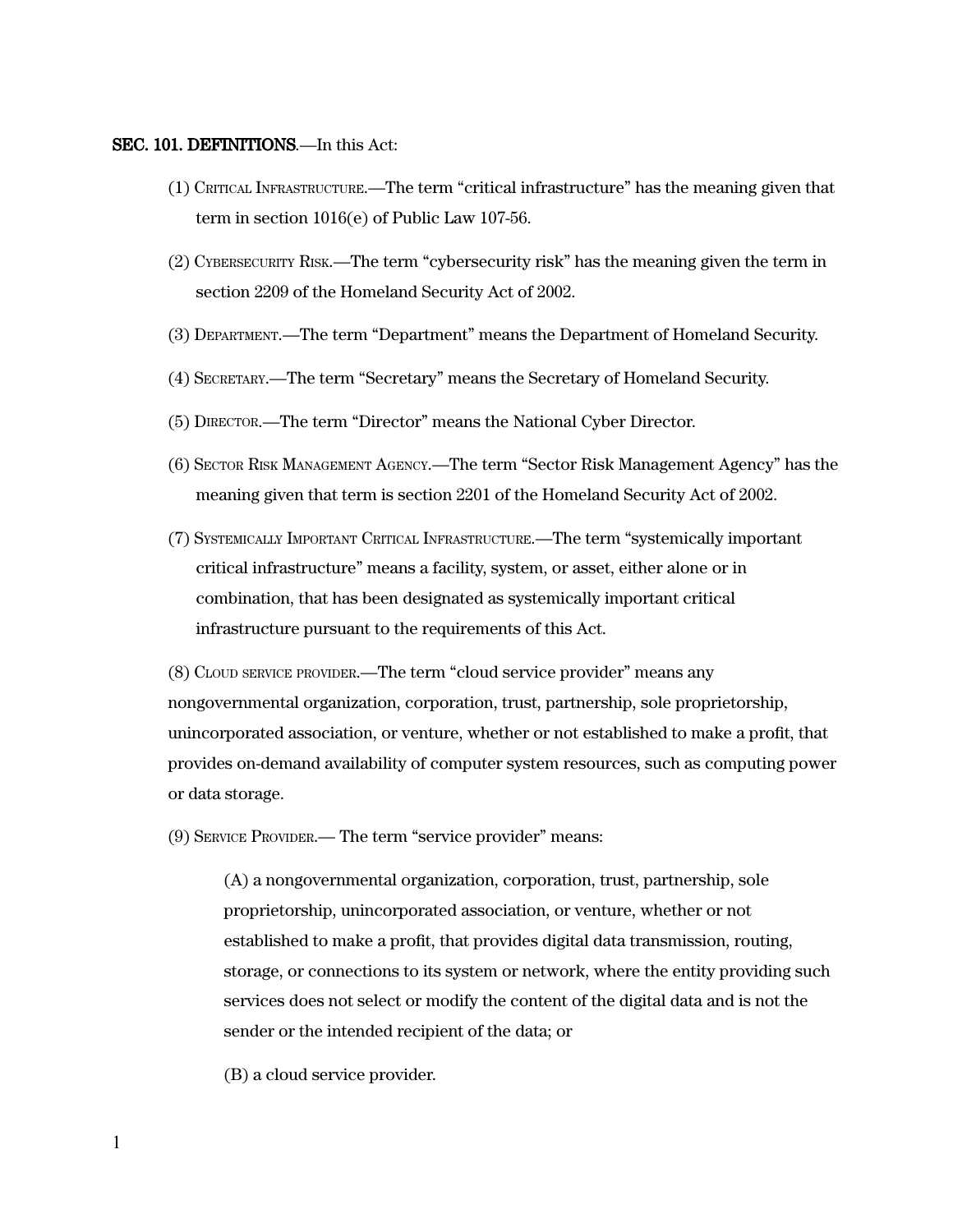(10) NATIONAL CRITICAL FUNCTIONS.—The term "national critical functions" means the functions of government and the private sector so vital to the United States that their disruption, corruption, or dysfunction would have a debilitating effect on security, national economic security, national public health or safety, or any combination thereof.

(11) COVERED ENTITIES.—The term "covered entities" means any organization, corporation, trust, partnership, sole proprietorship, unincorporated association, or venture, whether or not established to make a profit, that owns or operates a facility, system, or asset, either alone or in combination, that is designated as systemically important critical infrastructure pursuant to requirements of this Act.

(12) FEDERAL AGENCY WITH RESPONSIBILITIES FOR REGULATING THE SECURITY OF CRITICAL INFRASTRUCTURE.—The term "Federal agency with responsibilities for regulating the security of critical infrastructure" means

# SEC. 102. PROCEDURE FOR DESIGNATION OF COVERED SYSTEMICALLY IMPORTANT SYSTEMICALLY IMPORTANT CRITICAL INFRASTRUCTURE.

(a) RESPONSIBILITY FOR DESIGNATION OF COVERED SYSTEMICALLY IMPORTANT CRITICAL INFRASTRUCTURE.—

(1) PROCEDURES.—No later than 12 months after the date of enactment of this Act, and no less often than every four years thereafter, the Secretary, in consultation with Sector Risk Management Agencies, the Director, and the Critical Infrastructure Partnership Advisory Council, shall establish procedures for the designation of critical infrastructure as systemically important critical infrastructure for the purposes of this Act.

(2) ELEMENTS.—In establishing the procedure under paragraph (1), the Secretary shall develop a mechanism for owners or operators of critical infrastructure to submit information to assist the Secretary in making determinations under this section;

(b) DESIGNATION O<sup>F</sup> SYSTEMICALLY IMPORTANT CRITICAL INFRASTRUCTURE.— The Secretary shall, on a rolling basis and using the procedures established pursuant to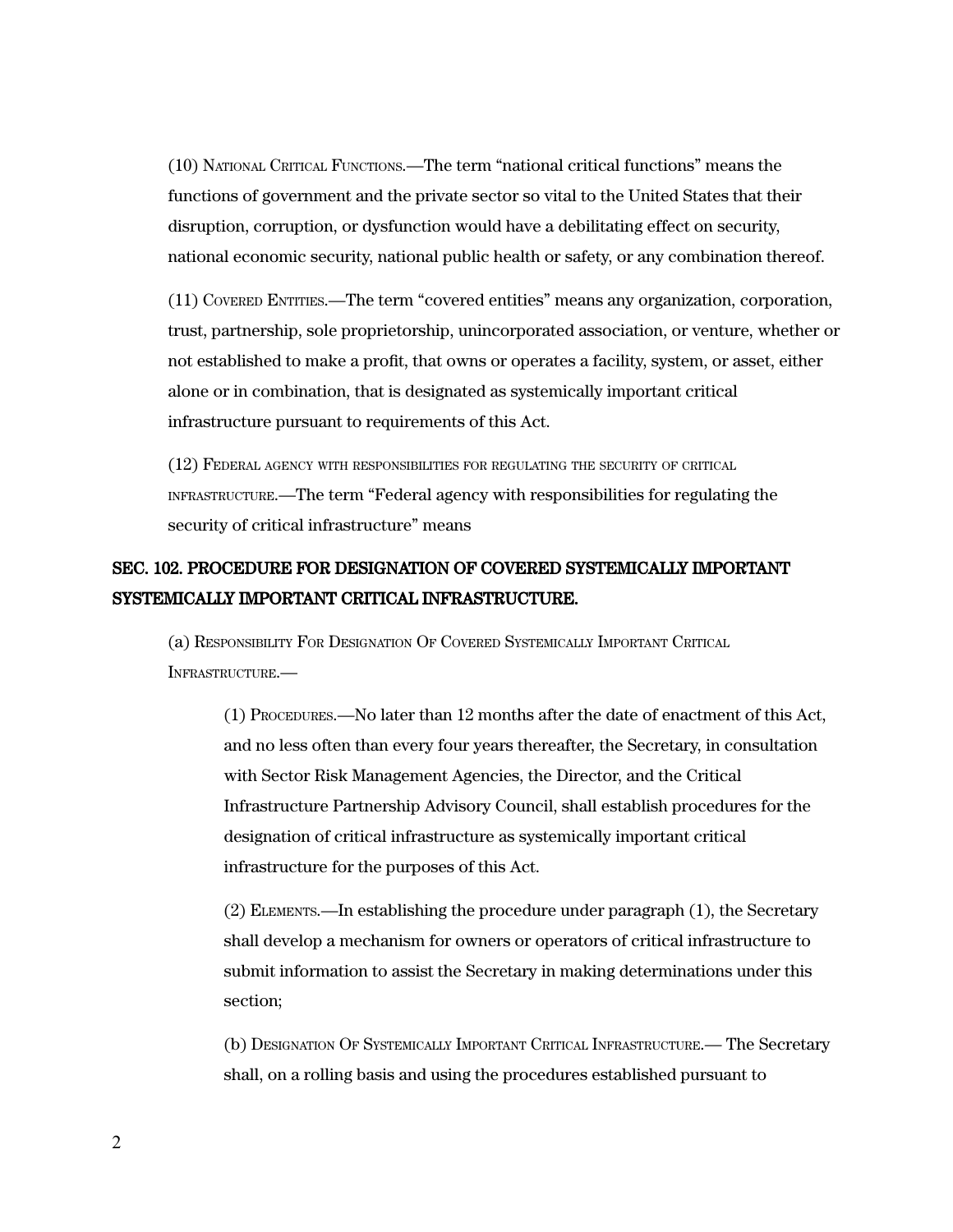$\frac{p}{q}$  paragraph  $\frac{a}{1}$ , designate entities as systemically important critical infrastructure based on the consequences an entity's impairment would have on one or more national critical functions.

(1) NOTIFICATION OF IDENTIFICATION OF SYSTEM OR ASSET.—Not later than 30 days after the Secretary designates a function, facility, system, or asset as systemically important critical infrastructure under this section, the Secretary shall notify each covered entity of the facility, system, or asset that was designated and the basis for the designation.

(2) NOTIFICATION OF DESIGNATION TO SERVICE PROVIDERS.—Not later than 30 days after the Secretary designates a facility, system, or asset as systemically important critical infrastructure under this section, the Secretary shall notify service providers of the names of covered entities that own or operate facilities, systems, or assets designated as systemically important critical infrastructure.

(3) FACILITY, SYSTEM, OR ASSET NO LONGER COVERED AS SYSTEMICALLY IMPORTANT CRITICAL INFRASTRUCTURE.—The Secretary shall review the register established pursuant to subparagraph (4) not less frequently than every 12 months to and make a redetermination of each listed facility, system, or asset.

(A) If the Secretary determines that any facility, system, or asset that was designated as systemically important critical infrastructure under this section no longer constitutes systemically important critical infrastructure, the Secretary shall promptly notify the relevant covered entity and service providers.

(4) SYSTEMICALLY IMPORTANT CRITICAL INFRASTRUCTURE REGISTER.—The Secretary shall maintain and routinely update a list, or "register", of each facility, system, or asset designated as systemically important critical infrastructure, each covered entity responsible for ownership or operation, means to contact each entity, and, where applicable, each individual serving as a point of contact for such an entity.

(5) REGISTER CLASSIFICATION.—With the exception of the names of covered entities which shall not be classified, the Secretary may classify any part of the register established pursuant to (b)(6) of this section in the interest of national security or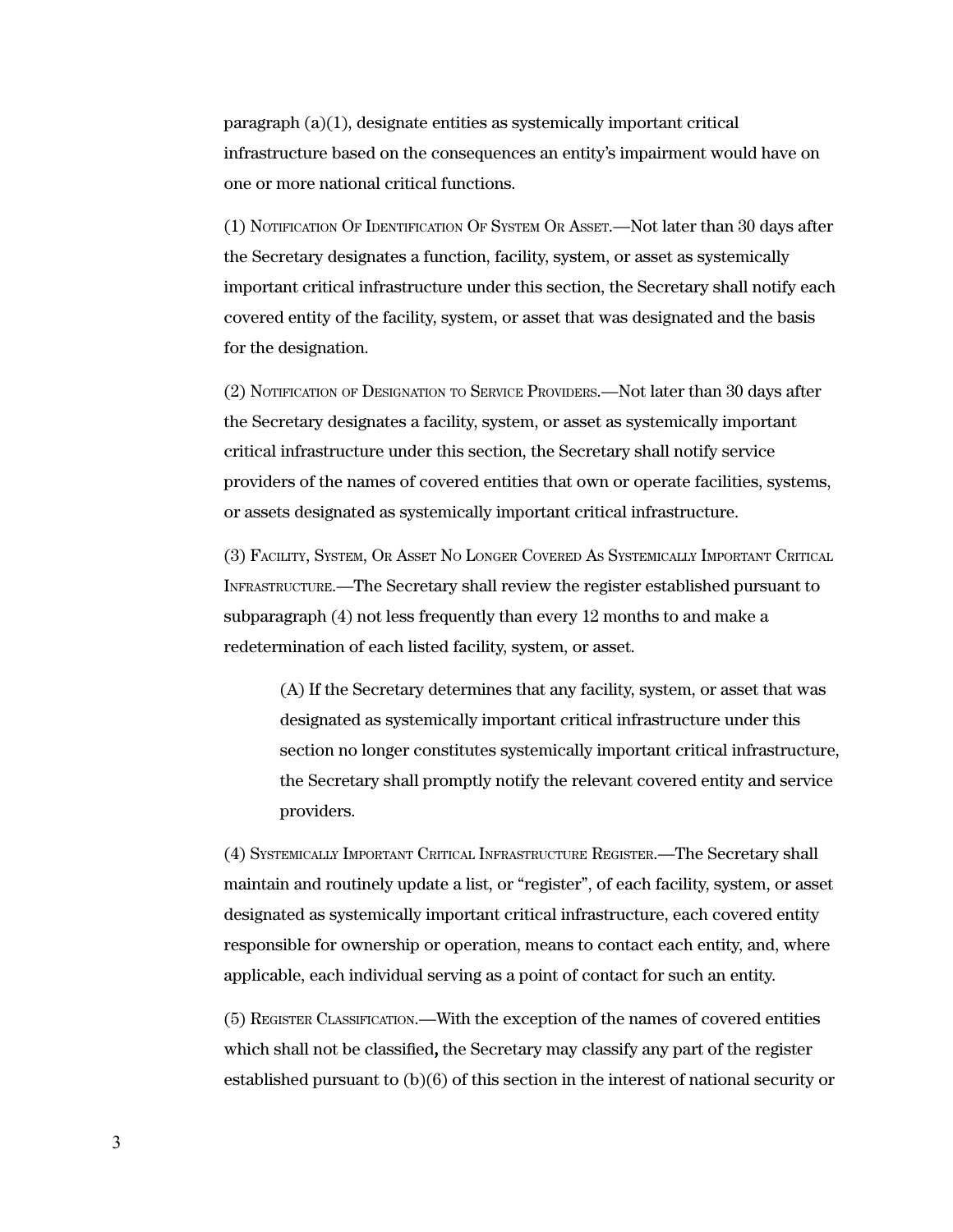any item related to systemically important critical infrastructure designated for reasons listed under  $(b)(1)(C)(iii)$  of this section.

(c) LIMITATIONS.—

(1) IN GENERAL.—The number of designated covered entities who own or operate facilities, systems, or assets designated as systemically important critical infrastructure pursuant to this Act shall not exceed 120 in total.

(2) SUNSET.—Beginning on the date that is four years after the date of enactment of this Act, the Secretary, after consultation with the Director, may increase the number of covered entities provided:

- (A) The number of covered entities does not exceed 150 percent of the prior maximum.
- (B) The Secretary publishes the new maximum number in the Federal Register.
- (C) The new maximum number has not been changed in the past four years.

(d) REDRESS.—

(1) IN GENERAL.—Subject to paragraphs (2) and (3), the Secretary shall develop a mechanism, consistent with subchapter II of chapter 5 of title 5, United States Code, for a covered entity notified under subsection  $(b)(3)$  or  $(4)$  to present evidence that the Secretary should reverse—

(A) the designation of a facility, system, or asset as covered systemically important critical infrastructure; or

(B) the determination that a facility, system, or asset no longer constitutes systemically important critical infrastructure; or

(2) APPEAL T<sup>O</sup> FEDERAL COURT.—A civil action seeking judicial review of a final agency action taken under the mechanism developed under paragraph (1) shall be filed in the United States District Court for the District of Columbia.

(3) COMPLIANCE.—A covered entity shall comply with the requirements of this Act relating to systemically important critical infrastructure until such time as the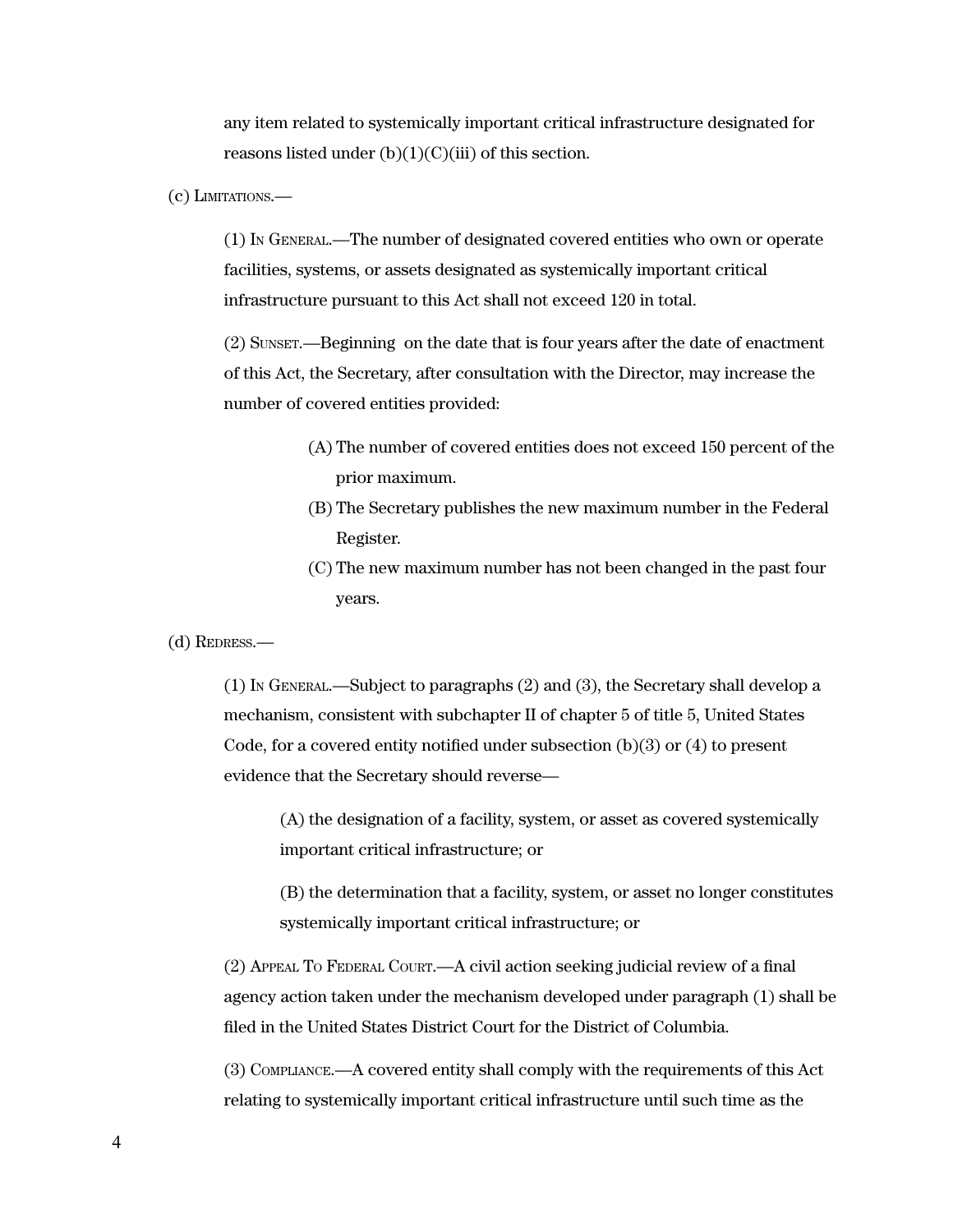facility, system, or asset is no longer designated as systemically important critical infrastructure, based on—

(A) an appeal under paragraph (1);

(B) a determination of the Secretary unrelated to an appeal; or

(C) a final judgment entered in a civil action seeking judicial review brought in accordance with paragraph (2).

#### SEC. 103. PERFORMANCE STANDARDS

(a) SYSTEMICALLY IMPORTANT CRITICAL INFRASTRUCTURE OVERSIGHT COUNCIL--There is established a Systemically Important Critical Infrastructure Oversight Council

(b) STRUCTURE OF THE COUNCIL-

- (1) CHAIR--THE Secretary of Homeland Security shall serve as the chairperson of the Council.
- (2) ADDITIONAL MEMBERSHIP--Each of the sixteen sectors of critical infrastructure shall be represented on the Systemically Important Critical Infrastructure Oversight Council with one vote. That vote shall be cast-
	- (A) By the head of the Federal agency with responsibility for regulating the security of a given sector of critical infrastructure, if only one such agency exists for that sector; or
	- (B) By one of the heads of the Federal agencies with responsibility for regulating the security of a given sector of critical infrastructure, in coordination with the heads of the other such agencies with responsibility for the security of the same sector.
- (3) ACTING OFFICIALS--In the event of a vacancy in the office of the head of a member agency, and pending the appointment of a successor, or during the absence or disability of the head of a member agency or department, the acting head of the member agency shall vote on the Council in the place of that agency or department head.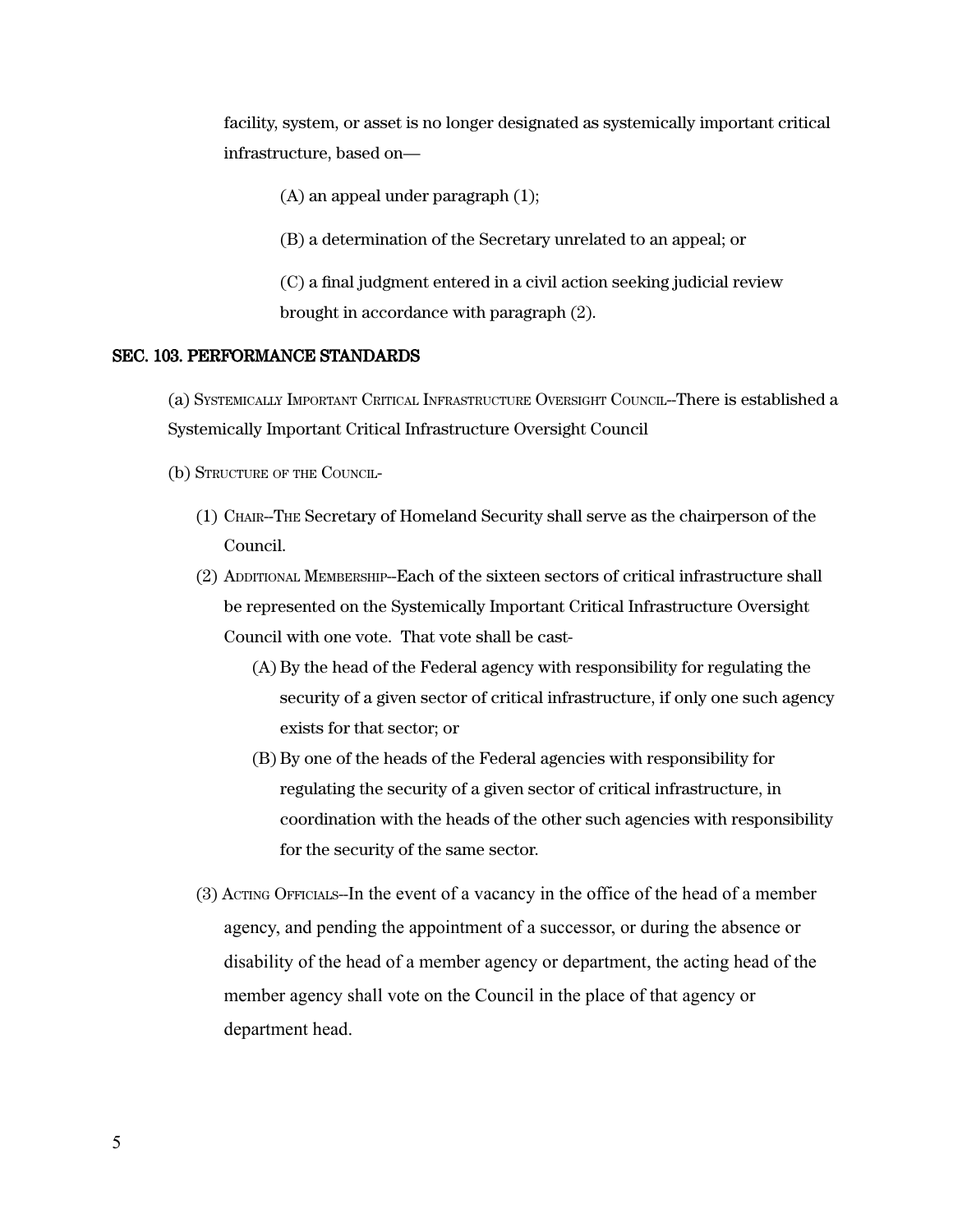(C) TIMING.—The Council shall meet at the call of the Chairperson or a majority of the members then serving, but not less frequently than quarterly.

(d) VOTING--Unless otherwise specified, the Council shall make all decisions that it is authorized or required to make by a majority vote of the voting members then serving.

(e) ASSISTANCE FROM FEDERAL AGENCIES--Any department or agency of the United States may provide to the Council and any special advisory, technical, or professional committee appointed by the Council, such services, funds, facilities, staff, and other support services as the Council may determine advisable.

- (f) COMPENSATION OF MEMBERS--
	- (1) FEDERAL EMPLOYEE MEMBERS -- All members of the Council who are officers or employees of the United States shall serve without compensation in addition to that received for their services as officers or employees of the United States.
- (g) PURPOSES AND DUTIES OF THE COUNCIL--
	- (1) PURPOSES-- In order to prevent the severe consequences to one or more national critical functions that could arise from the compromise of systemically important critical infrastructure, the Council shall--
		- (A)Identify cybersecurity risks to systemically important critical infrastructure
		- (B) Develop, based on those cybersecurity risks, cybersecurity performance standards for owners and operators of systemically important critical infrastructure that--
			- (i) Are applicable to all entities who own or operate systemically important critical infrastructure, regardless of the critical infrastructure sector to which such entities belong or the specific technologies used by such entities
			- (ii) Are more stringent than those applicable to entities who do not own or operate systemically important critical infrastructure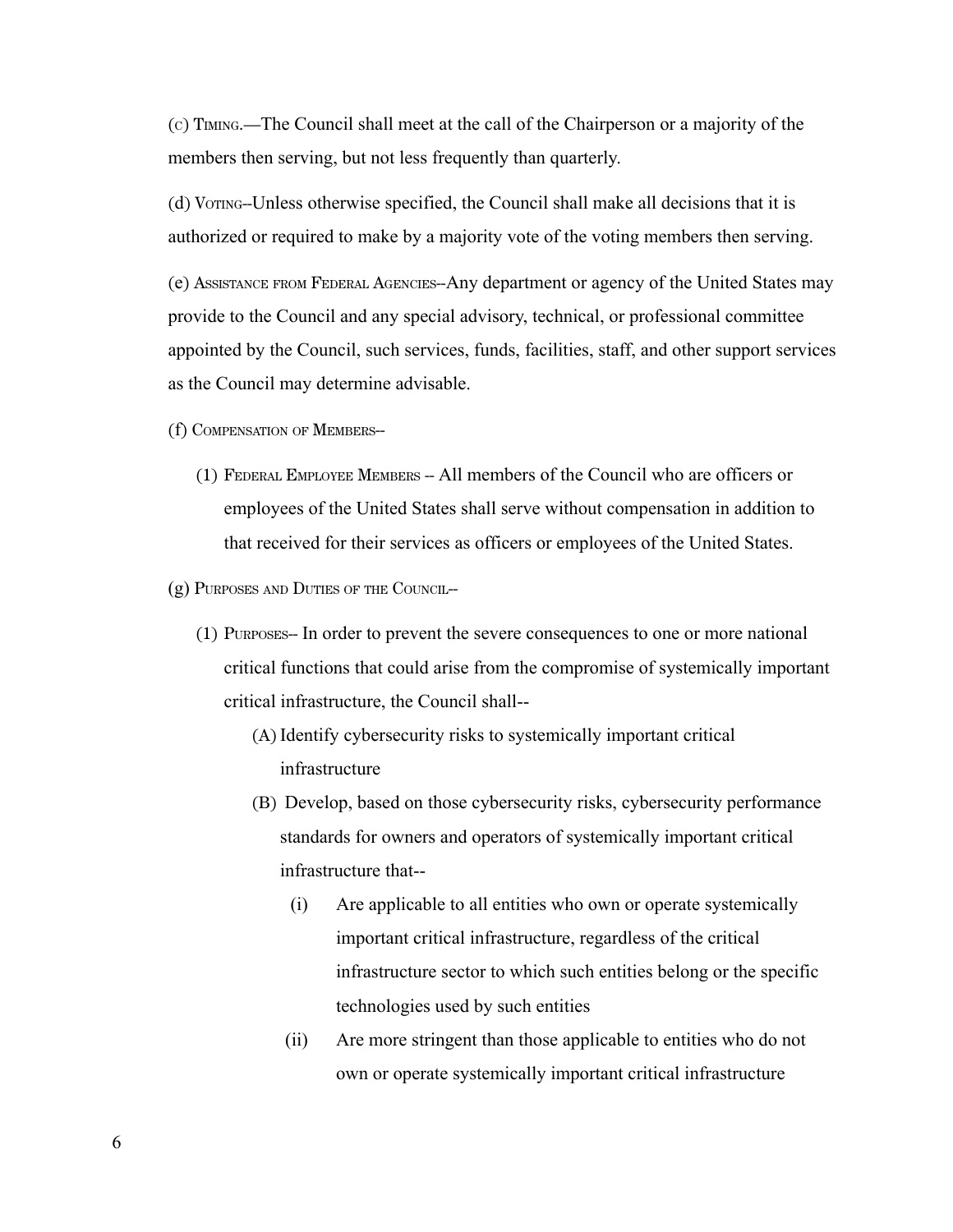- (iii) Incorporate existing industry best practices, standards, and guidelines to the greatest extent possible
- (C) On a non-delegable basis and by a majority vote, including an affirmative vote by the Chairperson, promulgate the cybersecurity performance standards specified by subparagraph (B)
- (2) OTHER DUTIES-- The Council shall, in accordance with this paragraph--
	- (A) Collect information from member agencies, appropriate Information Sharing and Analysis Organizations, Sector Risk Management Agencies, the Critical Infrastructure Partnership Advisory Council, the Director of the National Security Agency, appropriate representatives from State and local governments, the National Institute of Standards and Technology, and owners and operators of systemically important critical infrastructure, and if necessary, direct the Cybersecurity and Infrastructure Security Agency to collect such information.
	- (B) Provide direction to, and request data and analysis from, the Cybersecurity and Infrastructure Security Agency to support the work of the Council;
	- (C) Monitor for and identify potential cybersecurity threats to the systemically important critical infrastructure of the United States;
	- (D)Facilitate information sharing and, where applicable, coordination among the member agencies regarding cybersecurity policy development, rulemaking, examinations, reporting requirements, and enforcement actions
	- (E) Recommend to the member agencies general supervisory priorities and principles reflecting the outcome of discussions among the member agencies;
	- (F) Identify gaps in regulation that could invite cybersecurity risks to the systemically important critical infrastructure of the United States.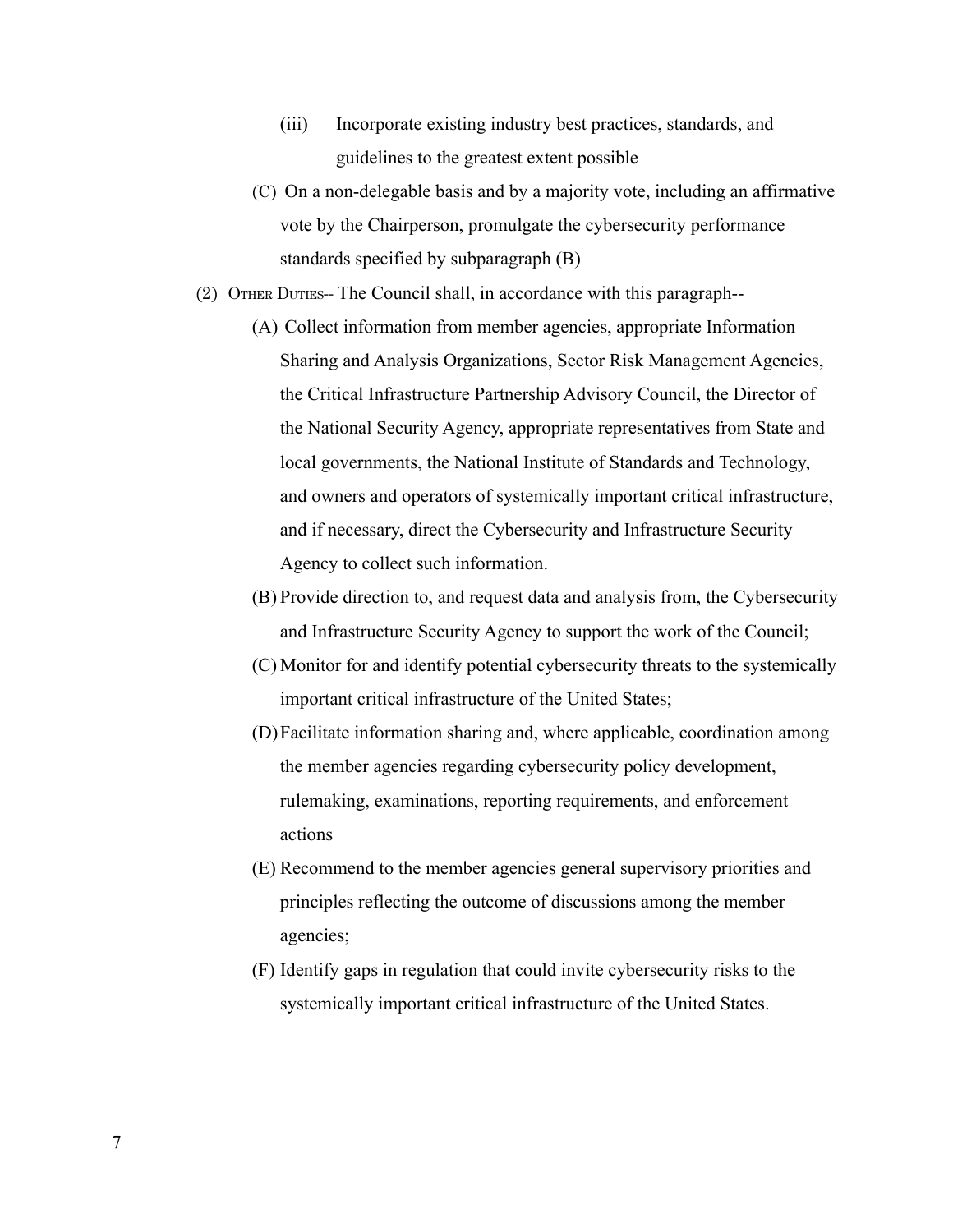- (G) Make non-binding recommendations to member agencies to apply new or heightened technical measures to mitigate security risks to systemically important critical infrastructure.
- (H) Provide a forum for discussion and analysis of emerging cybersecurity developments and regulatory issues; and
- (I) Annually report to and testify before Congress on--
	- (i) the activities of the Council;
	- (ii) Significant cybersecurity developments, including potential emerging cybersecurity threats or vulnerabilities, that pose risk to United States systemically important critical infrastructure
	- (iii) Recommendations to enhance the cybersecurity and resilience of the systemically important critical infrastructure of the United States.
- (h) TESTIMONY BY THE CHAIRPERSON-- The Chairperson shall appear before the Committee on Homeland Security of the House of Representatives and the Committee on Homeland Security and Government Affairs of the Senate at an annual hearing, after the report is submitted under paragraph (2)--

(1) to discuss the efforts, activities, objectives, and plans of the Council; and

(2) to discuss and answer questions concerning such report.

(i) AUTHORITY TO OBTAIN INFORMATION--

(1) IN GENERAL-- The Council may receive, and may request the submission of, any data or information from the Cybersecurity and Information Security Agency, or other sources named in subparagraph (2)(A) as necessary to carry out the purposes and duties described in this subsection.

(2) REPORTS--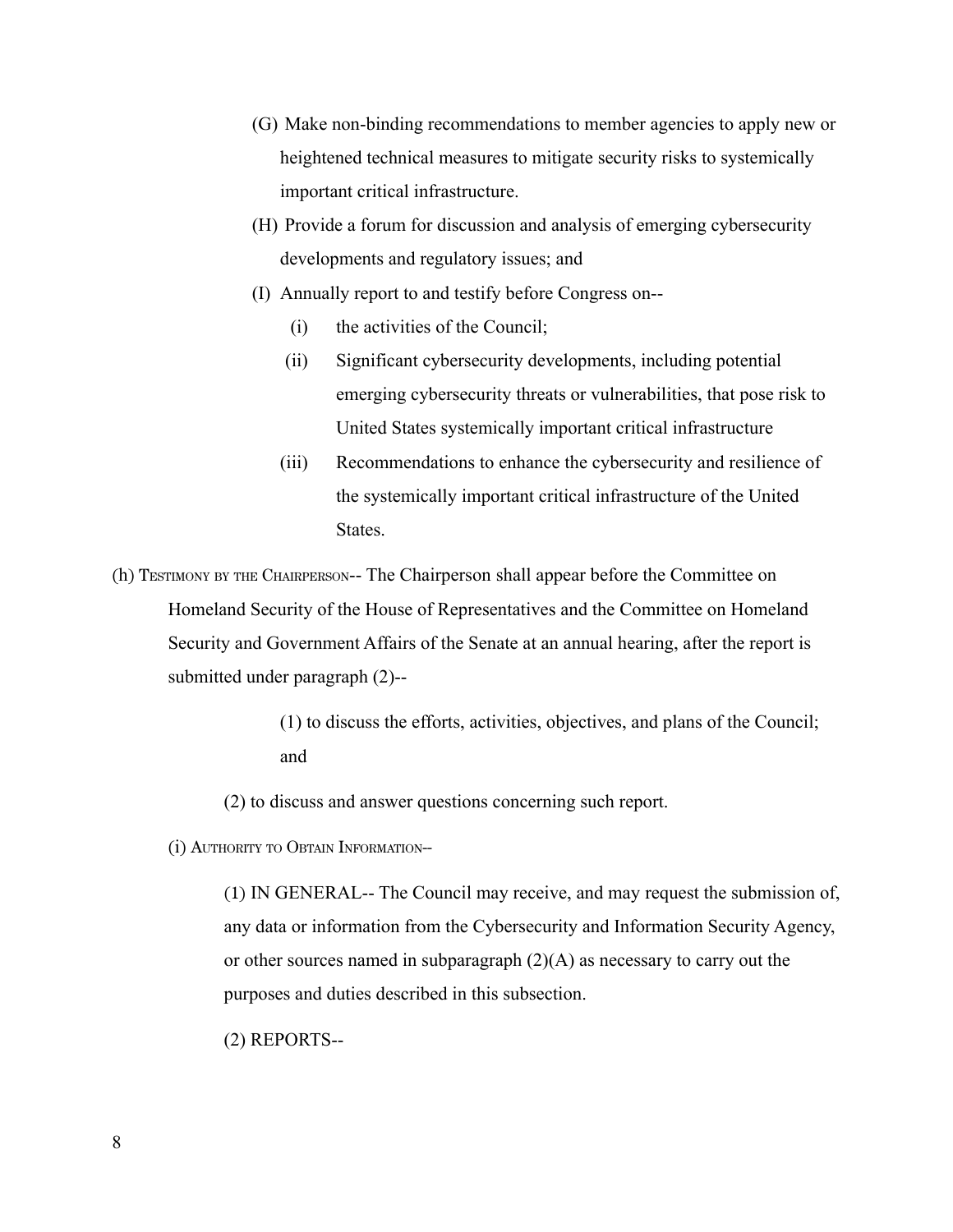- (A) IN GENERAL--Subject to subparagraph (2)(B) of this subsection, the Council, acting through the Cybersecurity and Infrastructure Security Agency, may require an entity who owns or operates systemically important critical infrastructure to submit reports to keep the Council informed as to--
	- (i) The cybersecurity policies and controls put in place to mitigate risks, including cybersecurity risks, to the systemically important critical infrastructure under their control.
	- (ii) Critical technologies or dependencies within such entity's supply chain that support the continued operation of the systemically important critical infrastructure under the entity's control, including, where possible, a Software Bill of Materials.
	- (iii) Policies and controls put in place to mitigate risk to the systemically important critical infrastructure under the entity's control emanating from the entity's supply chain
	- (iv) The extent to which the systemically important critical infrastructure under the entity's control supports one or more national critical functions

## (B) USE OF EXISTING REPORTS-

(i) IN GENERAL-- For purposes of compliance with subparagraph (A), the Council, acting through the Cybersecurity and Infrastructure Security Agency, shall, to the fullest extent possible, use either publicly available reports or reports that an entity who owns or operates systemically important critical infrastructure has been required to provide to a Council member agency or to a relevant foreign supervisory authority

(ii) AVAILABILITY-- Each entity who owns or operates systemically important critical infrastructure shall provide to the Council, at the request of the Council, copies of all reports referred to in clause (i) of this subparagraph.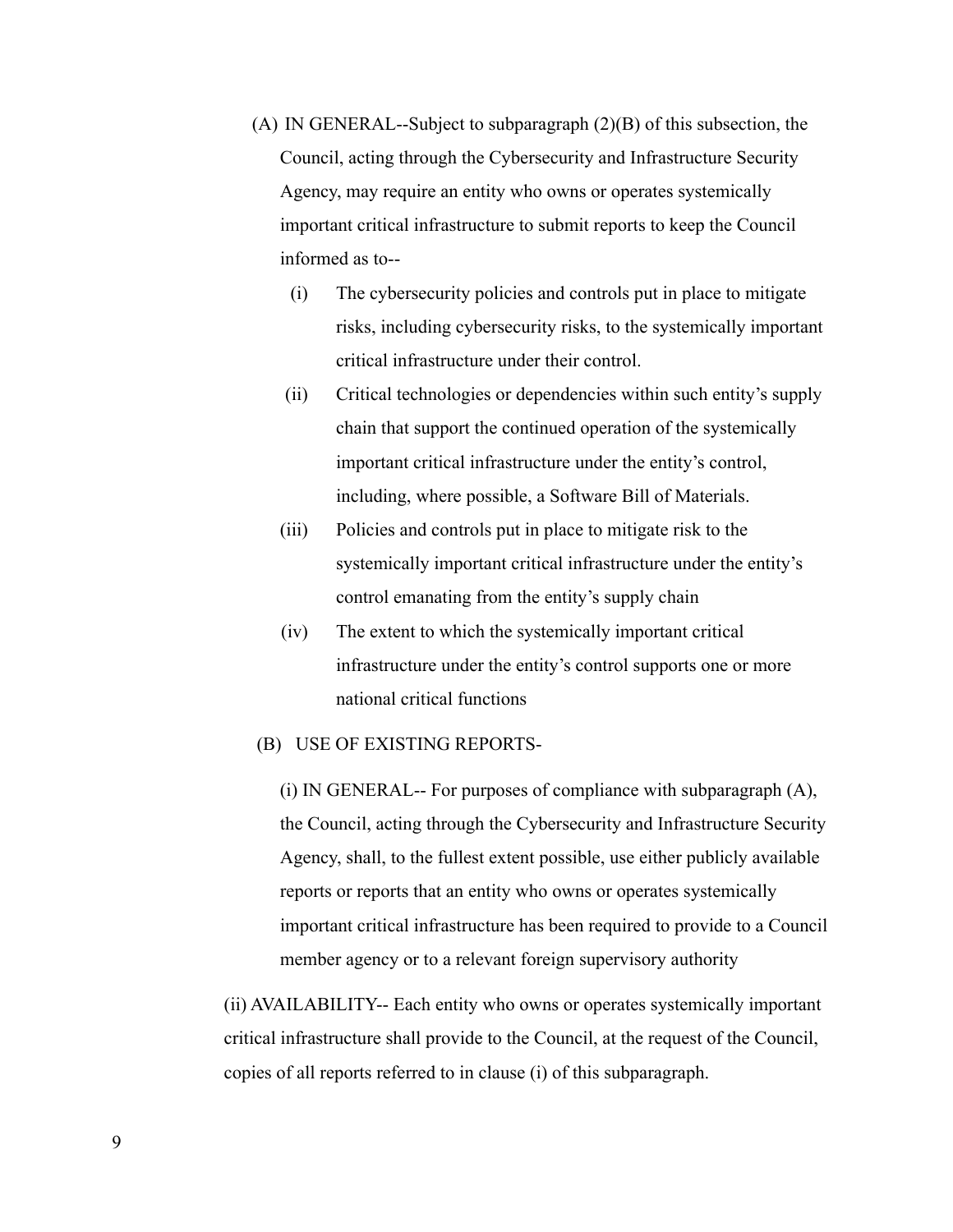- (j) CYBERSECURITY AND INFRASTRUCTURE SECURITY AGENCY SUPPORT TO THE COUNCIL--
	- (1) IN GENERAL-- The Cybersecurity and Infrastructure Security Agency shall support the Council in fulfilling the purposes and duties of the Council, as set forth in this section, and to support member agencies, by--
		- (A) Collecting data on behalf of the Council, and providing such data to the Council;
		- (B) Standardizing the types and formats of data reported and collected;
		- (C) Performing applied research and essential long-term research;
		- (D)Developing tools for risk measurement and monitoring;
		- (E) Performing other related services;
		- (F) Making the results of its activities available to member agencies; and
		- (G)Assisting such member agencies in determining the types and formats of data authorized by this Act to be collected by the Council
	- (2) TECHNICAL AND PROFESSIONAL ADVISORY COMMITTEES--The Cybersecurity and Infrastructure Security Agency, in consultation with the Chairperson of the Council, may appoint such special advisory, technical, or professional committees as may be useful in carrying out the duties listed in paragraph (1), and the member of such committees may be staff of the Agency, or other persons, or both.
	- (3) FELLOWSHIP PROGRAM--The Cybersecurity and Infrastructure Agency, in consultation with the Chairperson, may establish and maintain an academic and professional fellowship program, under which qualified academic and professionals shall be invited to spend not longer than 2 years at the Agency, to perform research and to provide advanced training to Agency personnel.
	- (4) TESTIMONY-- The Director of the Cybersecurity and Infrastructure Security Agency shall report to and testify before the Committee on Homeland Security of the House of Representatives and the Committee on Homeland Security and Government Affairs of the Senate on the activities of the Agency in support of the Council, as well as potential emerging threats to the systemically important critical infrastructure of the United States.

(k) SECTOR-SPECIFIC PERFORMANCE STANDARDS.—The Secretary, with the concurrence of the relevant Sector Risk Management Agency and Federal agency with responsibility for regulating the security of that sector of critical infrastructure, may supplement the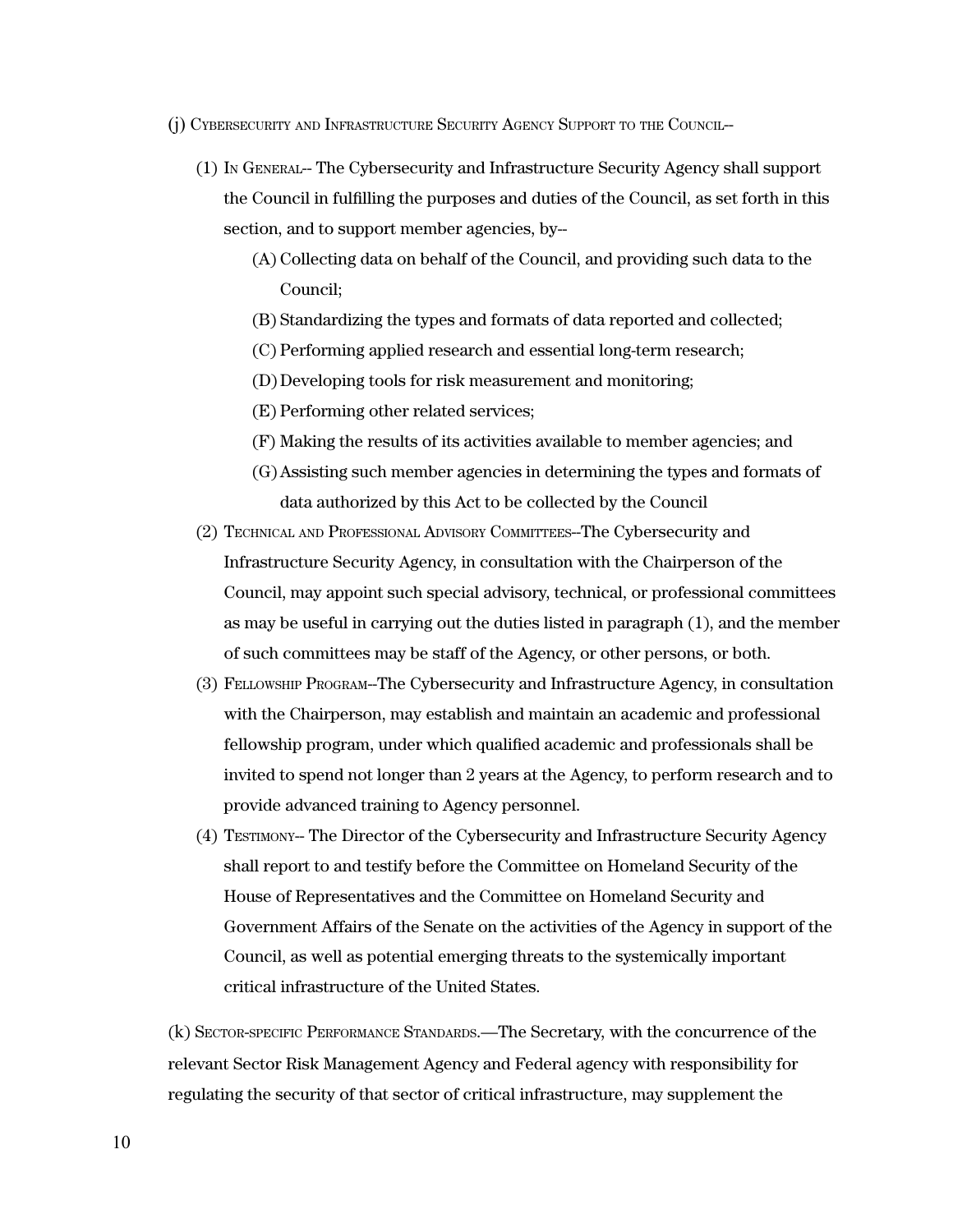performance standards identified or established pursuant to subsection (a) on a sector-by-sector basis to take into account sector-specific risks, challenges, or security concerns.

#### SEC. 104. SECURITY OF SYSTEMICALLY IMPORTANT CRITICAL INFRASTRUCTURE.

(a) IN GENERAL.—Not later than 12 months after the promulgation of new performance standards for systemically important critical infrastructure as described in Section 103 of this Act, the Secretary, in consultation with owners and operators, and the Critical Infrastructure Partnership Advisory Council, and in coordination with the Director, Sector Risk Management Agencies, and other Federal agencies with responsibilities for regulating the security of critical infrastructure, shall promulgate regulations to enhance the security of systemically important critical infrastructure against cyber risks.

(b) RESPONSIBILITIES.—The regulations promulgated under this section shall establish procedures under which each covered entity is required—

(1) to implement cybersecurity measures sufficient to satisfy the risk-based cybersecurity performance requirements developed pursuant to section 103 of this Act;

(2) to notify the Secretary and each Federal agency with responsibilities for regulating the security of critical infrastructure of the security measure or measures required under paragraph (1);

(3) to develop and update continuity of operations and cyber incident response plans;

(4) to certify, on an annual basis, in writing to the Secretary and the head of any Federal agency with responsibilities for regulating the security of critical infrastructure that the owner has developed and effectively implemented security measures sufficient to satisfy the risk-based security performance requirements established under section 103 of this Act.

(c) ENFORCEMENT.—

(1) I<sup>N</sup> GENERAL.—The regulations promulgated under this section—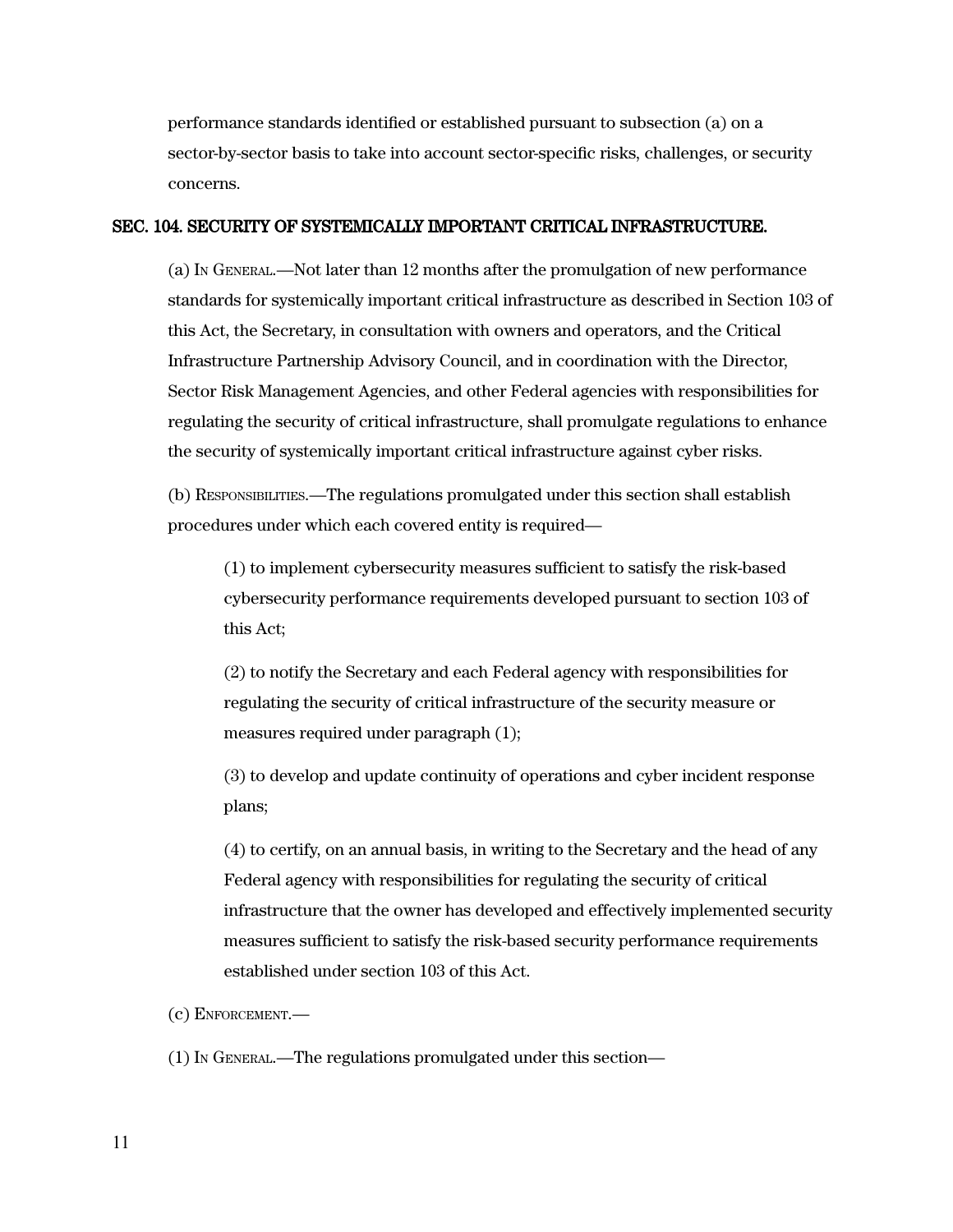(A) shall impose civil penalties for any person who violates this section; and

(B) shall not confer upon any person, except the Federal agency with responsibilities for regulating the security of covered entities and the Secretary, a right of action against an owner or operator to enforce any provision of this section.

(2) ENFORCEMENT ACTIONS.—An action to enforce any regulation promulgated pursuant to this section shall be initiated by—

(A) the Federal agency with responsibility for regulating the security of critical infrastructure, in consultation with the Secretary; or

(B) the Secretary, if —

(i) the covered entity is not subject to regulation by another Federal agency;

(ii) the head of the Federal agency with responsibilities for regulating the security of critical infrastructure requests the Secretary take such action; or

(iii) the Federal agency with responsibilities for regulating the security of critical infrastructure fails to initiate such action after a request by the Secretary.

(d) SECURITY AND PERFORMANCE-BASED EXEMPTIONS.—

(1) I<sup>N</sup> GENERAL.—The regulations promulgated under this section shall include a process for covered entities to demonstrate that compliance with risk-based performance requirements developed under section 103 of this Act would not substantially improve the security of the facility, system, or asset designated as systemically important critical infrastructure under this Act.

(2) EXEMPTION AUTHORITY.—Upon a determination by the Secretary that compliance with risk based performance standards developed under section 103 of this Act would not substantially improve the security of the facility, system or asset, the Secretary shall exempt the covered entity from the requirements to select or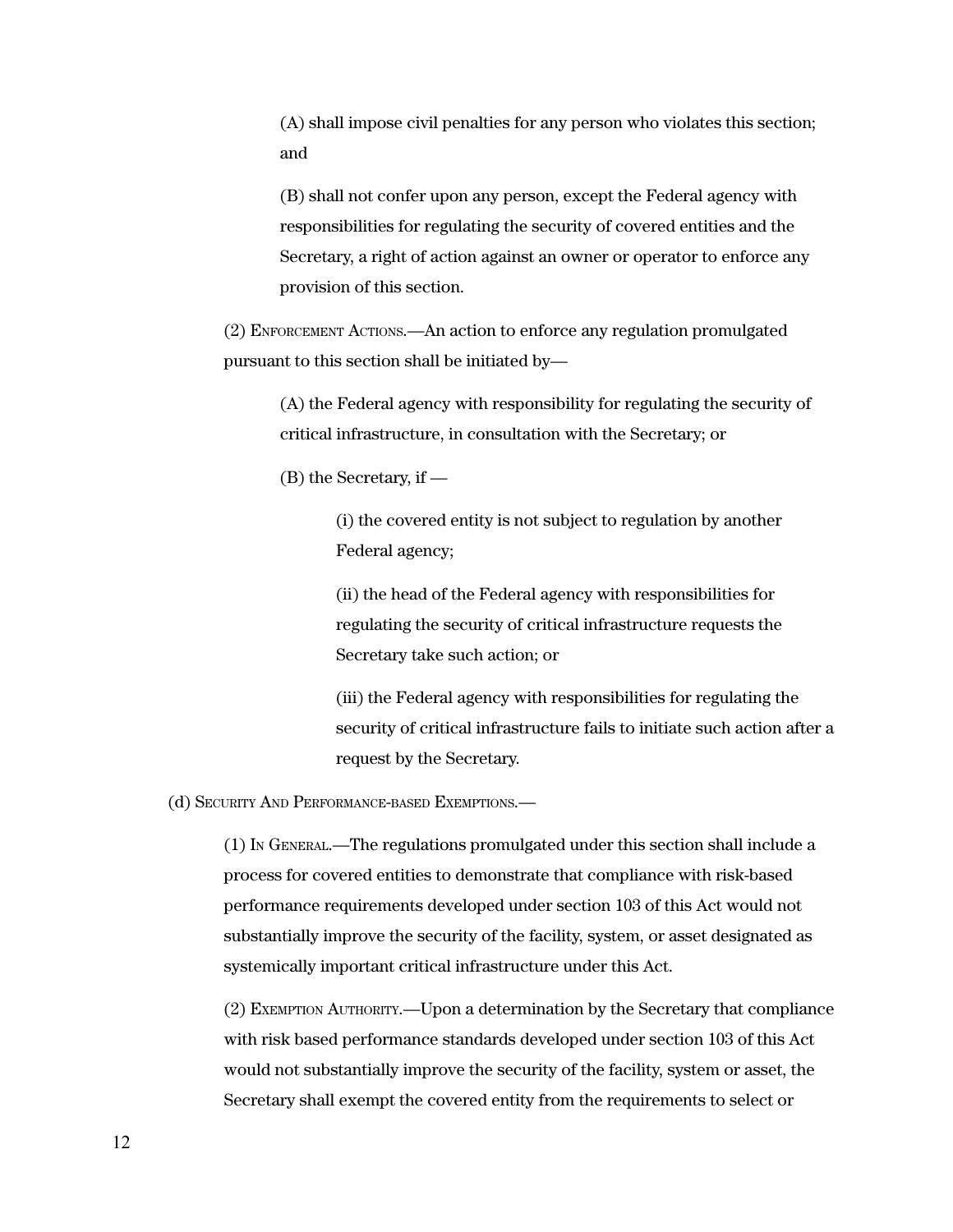implement cybersecurity measures or submit an annual certification required by this Act.

(3) RECURRENT DETERMINATION.—The Secretary shall require a covered entity that was exempted under paragraph (2) to demonstrate that compliance with risk-based performance standards developed under section 103 would not substantially improve the security of the facility, system, or asset—

(A) not less than once every 3 years; or

(B) at any time, if the Secretary has reason to believe that the relevant facility, system, or asset no longer meets the exemption qualifications under paragraph (2).

(e) OTHER ASSESSMENTS.—The regulations promulgated under this section shall establish procedures under which the Secretary—

(1) may perform cybersecurity assessments of selected covered entities, in consultation with relevant agencies, based on—

(A) the specific cyber risks affecting or potentially affecting the information infrastructure of the specific facility, system, or asset constituting systemically important critical infrastructure owned or operated by the covered entity;

(B) any reliable intelligence or other information indicating a cyber risk to the information infrastructure of the facility, system, or asset constituting systemically important critical infrastructure owned or operated by the covered entity;

(C) actual knowledge or reasonable suspicion that a covered entity is not in compliance with risk-based security performance requirements established under section 103 of this Act; or

(D) such other risk-based factors as identified by the Secretary; and

(2) may use the resources of any relevant Federal agency with the concurrence of the head of such agency;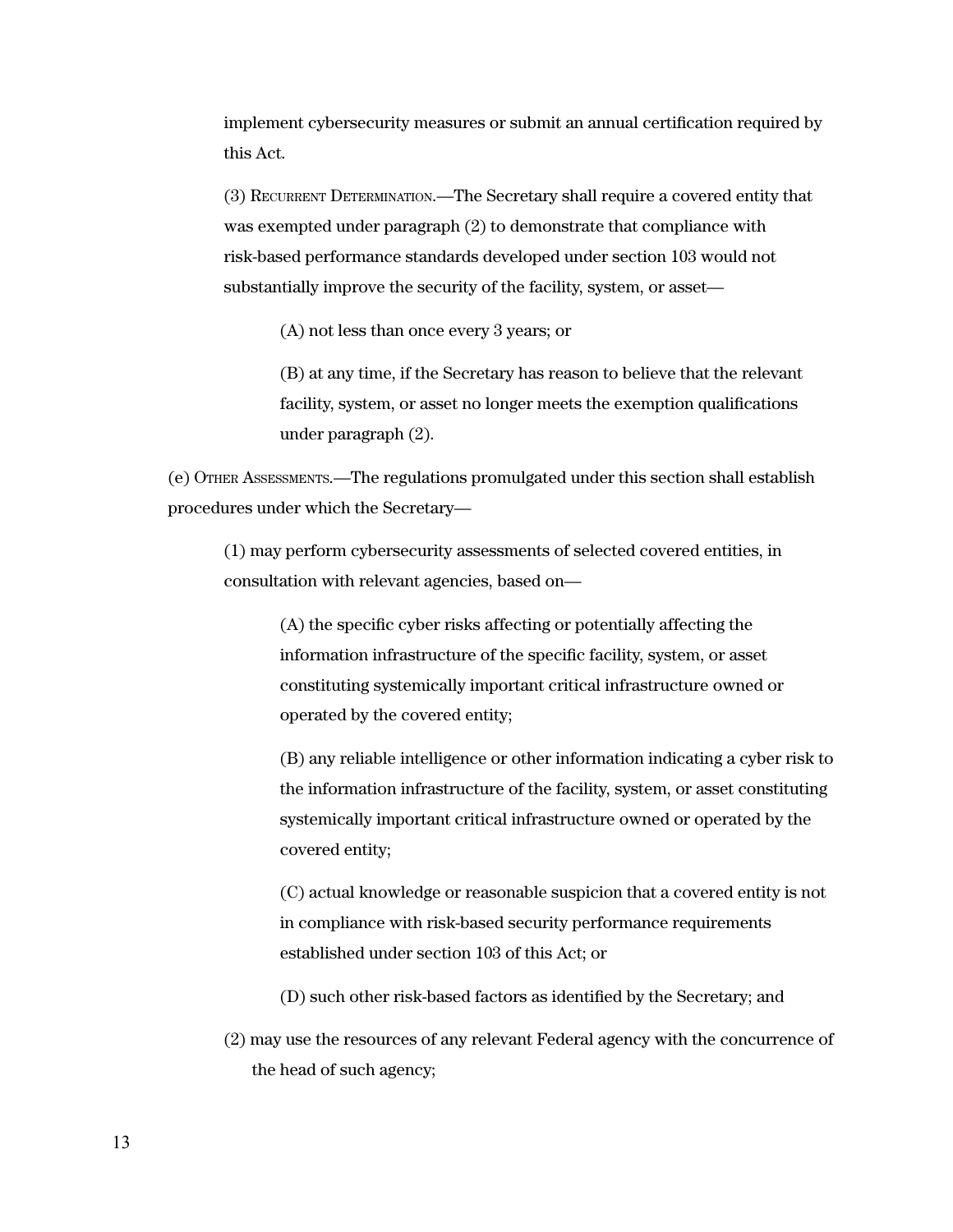(3) provides copies of any Federal Government assessments to the covered entity.

(f) ACCESS TO INFORMATION.—

(1) IN GENERAL.—For the purposes of an assessment conducted under subsection (e) paragraph (1) or (2), a covered entity shall provide an assessor any reasonable access necessary to complete the assessment.

(2) PROTECTION OF INFORMATION.—Information provided to the Secretary, the Secretary's designee, or any assessor during the course of an assessment under this section shall be protected from disclosure in accordance with section 106 of this Act.

#### SEC. 105. DUPLICATIVE REQUIREMENTS.

(a) IN GENERAL.—The head of each agency with responsibilities for regulating the security of critical infrastructure shall coordinate with the Secretary and the Director on any activities that relate to the efforts of the agency regarding the cybersecurity and resilience of covered entities, within or under the supervision of the agency.

(b) DUPLICATIVE REPORTING REQUIREMENTS.—

(1) IN GENERAL.—The Secretary shall coordinate with the head of any Federal agency with responsibilities for regulating the security of critical infrastructure to determine whether reporting requirements in effect on the date of enactment of this Act or subsequently enacted after such date substantially fulfill any reporting requirements required by this Act.

(2) PRIOR REQUIRED REPORTS.—If the Secretary determines that a report that was required under a regulatory regime in existence on the date of enactment of this Act substantially satisfies a reporting requirement under this title, the Secretary shall accept such report and may not require a covered entity to submit an alternate or modified report.

(3) COORDINATION.—The Secretary shall coordinate with the head of any Federal agency with responsibilities for regulating the security of critical infrastructure to eliminate any duplicate reporting or compliance requirements relating to the security or resiliency of covered entities.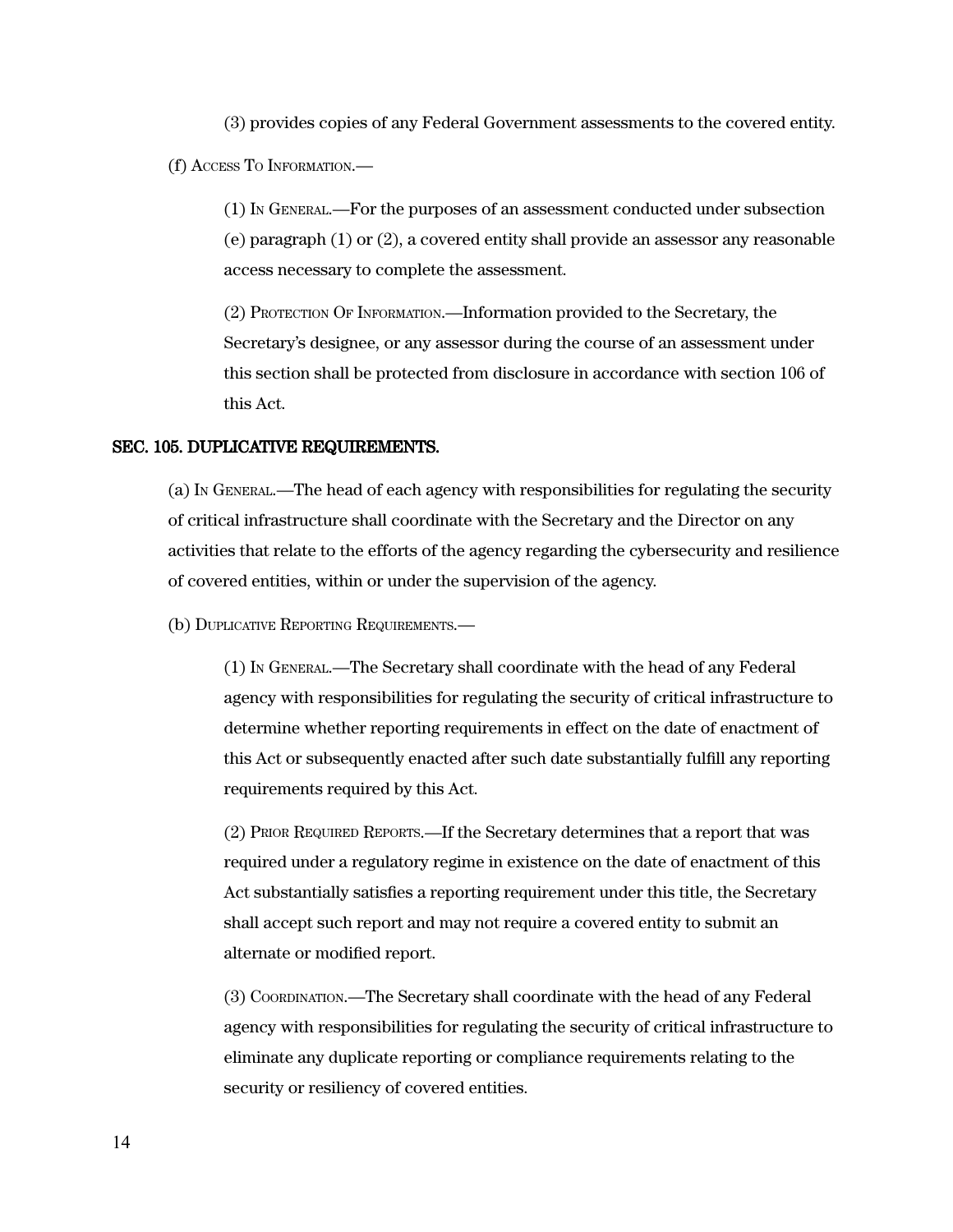(c) REQUIREMENTS.—

(1) IN GENERAL.—To the extent that the head of any Federal agency with responsibilities for regulating the security of critical infrastructure has the authority to establish regulations, rules, or requirements or other required actions that are applicable to the security of covered entities, the head of the agency shall—

(A) notify the Secretary and Director in a timely fashion of the intent to establish the regulations, rules, requirements, or other required actions; and

(B) in coordination with the Secretary and the Director, ensure that the regulations, rules, requirements, or other required actions are implemented, as they relate to covered entities, in accordance with subsection (a).

(2) RULE OF CONSTRUCTION.—Nothing in this section shall be construed to provide additional authority for any Federal agency with responsibilities for regulating the security of critical infrastructure to establish standards or other measures that are applicable to the security of covered entities not otherwise authorized by law.

## SEC. 106. PROTECTION OF INFORMATION.

(a) DEFINITION.—In this section, the term "covered information"—

(1) means—

(A) any information that constitutes a privileged or confidential trade secret or commercial or financial transaction that is appropriately marked at the time it is provided by covered entities;

(B) any information submitted by critical infrastructure owners and operators pursuant to section 102 of this Act;

(C) any information required to be submitted by owners and operators pursuant to section 104 of this Act;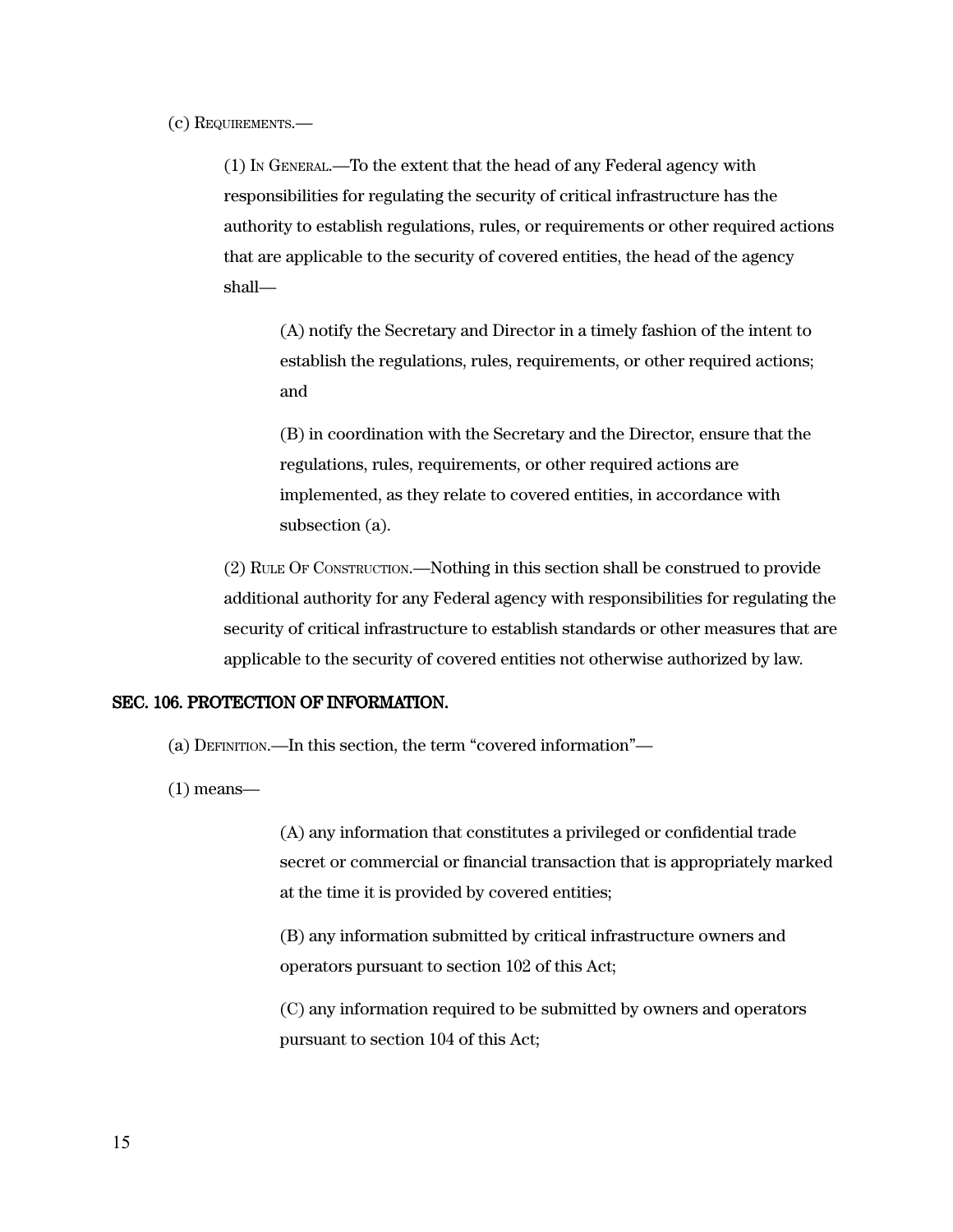(D) any information submitted by covered entities pursuant to section 111 of this Act;

(E) any information submitted by owners and operators pursuant to section 112 of this Act; and

(2) does not include any information described under paragraph (1), if that information is submitted to—

- (A) conceal violations of law, inefficiency, or administrative error;
- (B) prevent embarrassment to a person, organization, or agency; or
- (C) interfere with competition in the private sector.

(b) VOLUNTARILY SHARED SYSTEMICALLY IMPORTANT CRITICAL INFRASTRUCTURE

INFORMATION.—Covered information submitted in accordance with this section shall be treated as voluntarily shared critical infrastructure information under section 2224 of the Homeland Security Act, except that the requirement of such section 2224 that the information be voluntarily submitted, including the requirement for an express statement, shall not be required for protection of information under this section.

(c) GUIDELINES.—

(1) IN GENERAL.—Subject to paragraph (2), the Secretary shall develop and issue guidelines, in consultation with the Director, Attorney General, the Critical Infrastructure Partnership Advisory Council, and appropriate Information Sharing and Analysis Organizations, as necessary to implement this section.

(2) REQUIREMENTS.—The guidelines developed under this section shall—

(A) include provisions for the sharing of information among governmental and nongovernmental officials and entities in furtherance of carrying out the authorities and responsibilities of the Secretary pursuant to this Act;

(B) be consistent, to the maximum extent possible, with policy guidance and implementation standards developed by the National Archives and Records Administration for controlled unclassified information, including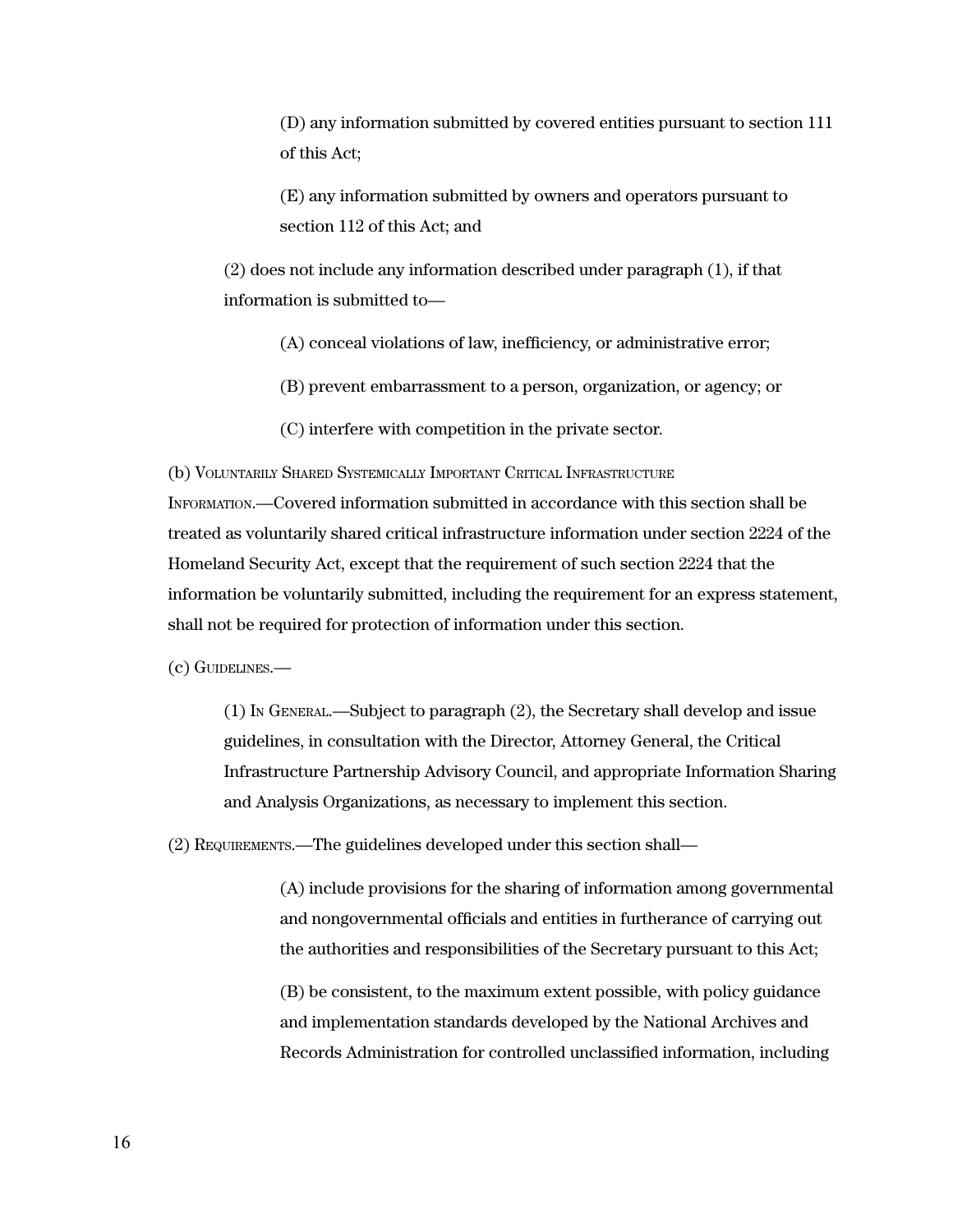with respect to marking, safeguarding, dissemination, and dispute resolution; and

(C) describe, with as much detail as possible, the categories and type of information entities should voluntarily submit.

(d) RULES OF CONSTRUCTION.—Nothing in this section shall be construed to—

(1) limit or otherwise affect the right, ability, duty, or obligation of any entity to use or disclose any information of that entity, including in the conduct of any judicial or other proceeding;

(2) prevent the classification of information submitted under this section if that information meets the standards for classification under Executive Order 12958, or any successor thereto, or affect measures and controls relating to the protection of classified information as prescribed by Federal statute or under Executive Order 12958, or any successor thereto;

(3) limit the right of an individual to make any disclosure—

(A) protected or authorized under section 2302(b)(8) or 7211 of title 5, United States Code;

(B) to an appropriate official of information that the individual reasonably believes evidences a violation of any law, rule, or regulation, gross mismanagement, or substantial and specific danger to public health, safety, or security, and that is protected under any Federal or State law (other than those referenced in subparagraph (A)) that shields the disclosing individual against retaliation or discrimination for having made the disclosure if such disclosure is not specifically prohibited by law and if such information is not specifically required by Executive order to be kept secret in the interest of national defense or the conduct of foreign affairs; or

(C) to the Special Counsel, the Inspector General of an agency, or any other employee designated by the head of an agency to receive similar disclosures;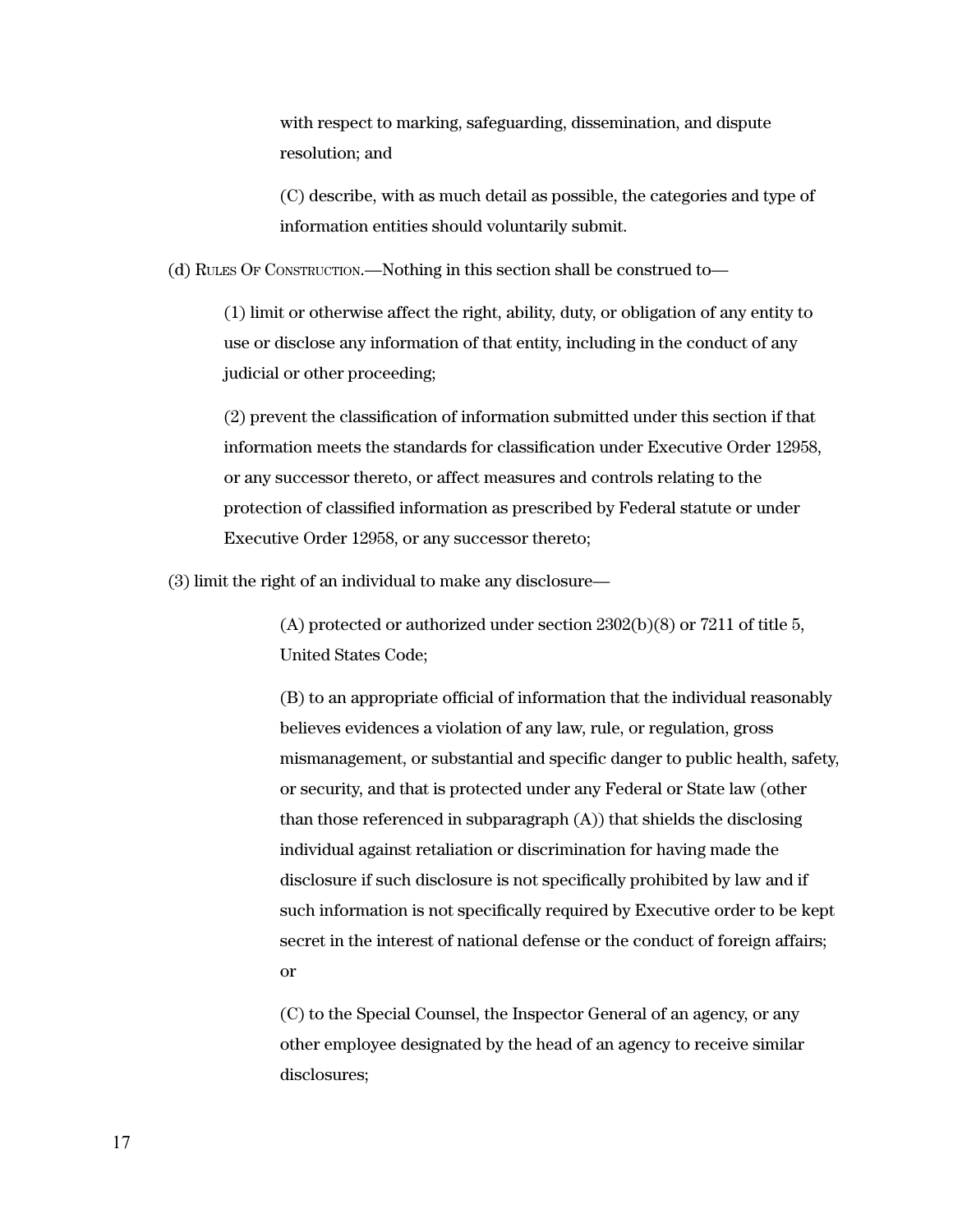(4) prevent the Secretary or Federal agencies with the responsibility for regulation critical infrastructure from using information required to be submitted under this Act for enforcement of this title, including enforcement proceedings subject to appropriate safeguards;

(5) authorize information to be withheld from Congress, the Comptroller General, or the Inspector General of the Department;

- (6) affect protections afforded to trade secrets under any other provision of law; or
- (7) create a private right of action for enforcement of any provision of this section.

 $(e)$  AUDIT.

(1) IN GENERAL.—Not later than 4 years after the date of enactment of this Act and every two years thereafter, the Inspector General of the Department shall conduct an audit of the management of information submitted under this section and report the findings to appropriate committees of Congress.

(2) CONTENTS.—The audit under paragraph (1) shall include assessments of—

(A) whether the information is adequately safeguarded against inappropriate disclosure;

(B) the processes for marking and disseminating the information and resolving any disputes;

(C) how the information is used for the purposes of this section, and whether that use is effective;

(D) whether information sharing has been effective to fulfill the purposes of this section;

(E) whether the kinds of information submitted have been appropriate and useful, or overbroad or overly narrow;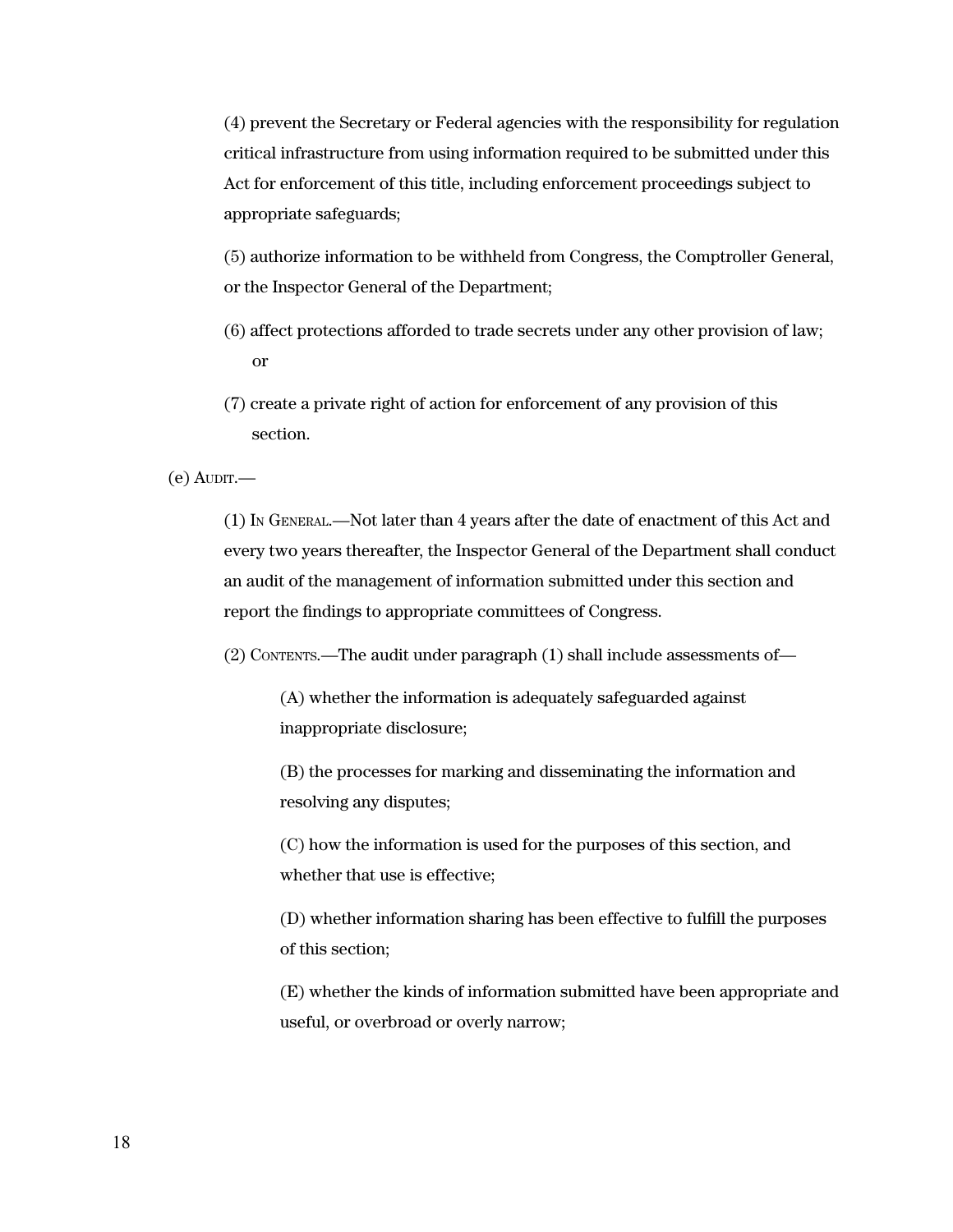(F) whether the information protections allow for adequate accountability and transparency of the regulatory, enforcement, and other aspects of implementing this title; and

(G) any other factors at the discretion of the Inspector General.

#### SEC. 107. VOLUNTARY TECHNICAL ASSISTANCE.

a121b

#### SEC. 108. EMERGENCY PLANNING.

(a) IN GENERAL.—In partnership with covered entities, the Secretary, in coordination with the Director, heads of Sector Risk Management Agencies, and the heads of other Federal agencies with responsibilities for regulating critical infrastructure, shall regularly exercise response, recovery, and restoration plans, including plans required under section 104(b) of this Act to—

(1) assess performance and improve the capabilities and procedures of government and private sector entities to respond to a major cyber incident; and

(2) clarify specific roles, responsibilities, and authorities of government and private sector entities when responding to a major cyber incident.

#### SEC. 109. LIMITATION OF LIABILITY.

(a) IN GENERAL.—Except as provided in subsection (b), no cause of action shall lie in any court against the covered entity for damages or harm directly or indirectly caused by a cyber incident, if the covered entity—

(1) has implemented security measures, or a combination thereof, that satisfy the security performance requirements established under section 103 of this Act;

(2) has submitted an annual certification as required by section 104(b), or been granted an exemption pursuant to section 104(d)(2);

(3) is in compliance with the appropriate risk-based cybersecurity performance requirements at the time of the incident related to that cyber risk;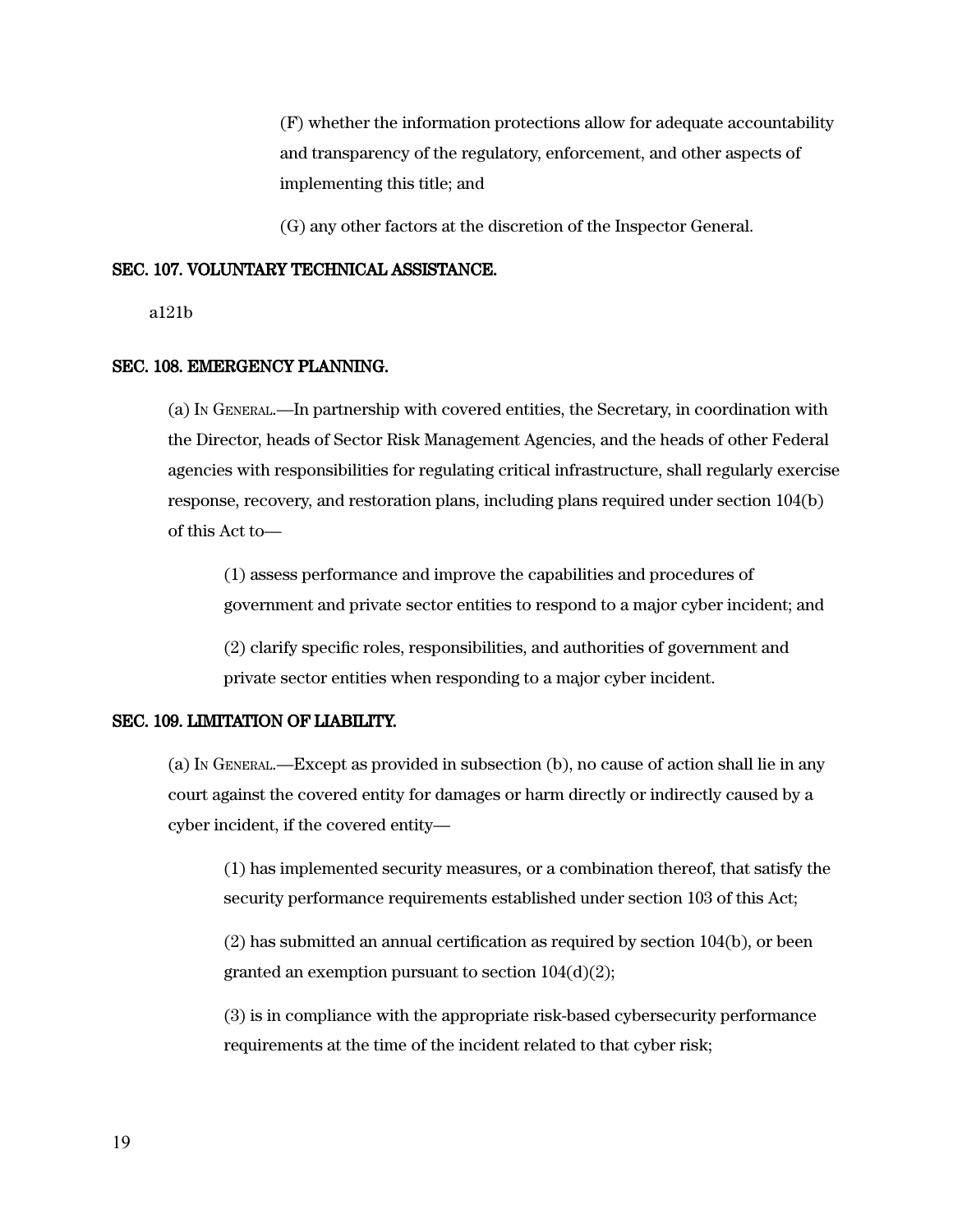(4) the relevant cyber incident was reported to the Director of the Cybersecurity and Infrastructure Security Agency.

 $(b)$  Exception.— The requirement under subsection  $(a)(4)$  shall not apply if the covered entity first discovered, or was otherwise first made aware of, the cyber incident through notification by a Federal department or agency.

(c) LIMITATION.—Paragraph (1) shall only apply to damages or harm directly or indirectly caused by the cyber incident and shall not apply to damages or harm caused by criminal or gross negligence.

## SEC 110. DEPARTMENT OBLIGATIONS FOR INCIDENT RESPONSE

(a) IN GENERAL.—On discovering or receiving notice of a cyber incident affecting a covered entity, the Secretary shall—

(1) promptly establish contact with the affected covered entity to acknowledge receipt of notification, obtain additional information on the cyber incident, and ascertain need for incident response or technical assistance;

(2) maintain routine or continuous contact with the affected entity to monitor developments related to the incident; assist in incident response, mitigation, and recovery efforts; and ascertain evolving needs of the covered entity;

(3) prioritize voluntary incident response and technical assistance for the covered entity;

(4) promptly but no later than 14 days after discovering or receiving notice of a cyber incident affecting a covered entity, provide notice to other covered entities that are likely or are reasonably believed to be at-risk of being similarly compromised, targeted, or affected by a cyber incident; and

(5) preserve the anonymity and identity of the covered entity, consistent with section 106 of this Act and applicable laws and regulations.

(b) NATIONAL SECURITY AND LAW ENFORCEMENT EXEMPTION.—Notwithstanding subsection (a)(4), the Secretary may withhold notification to other covered entities—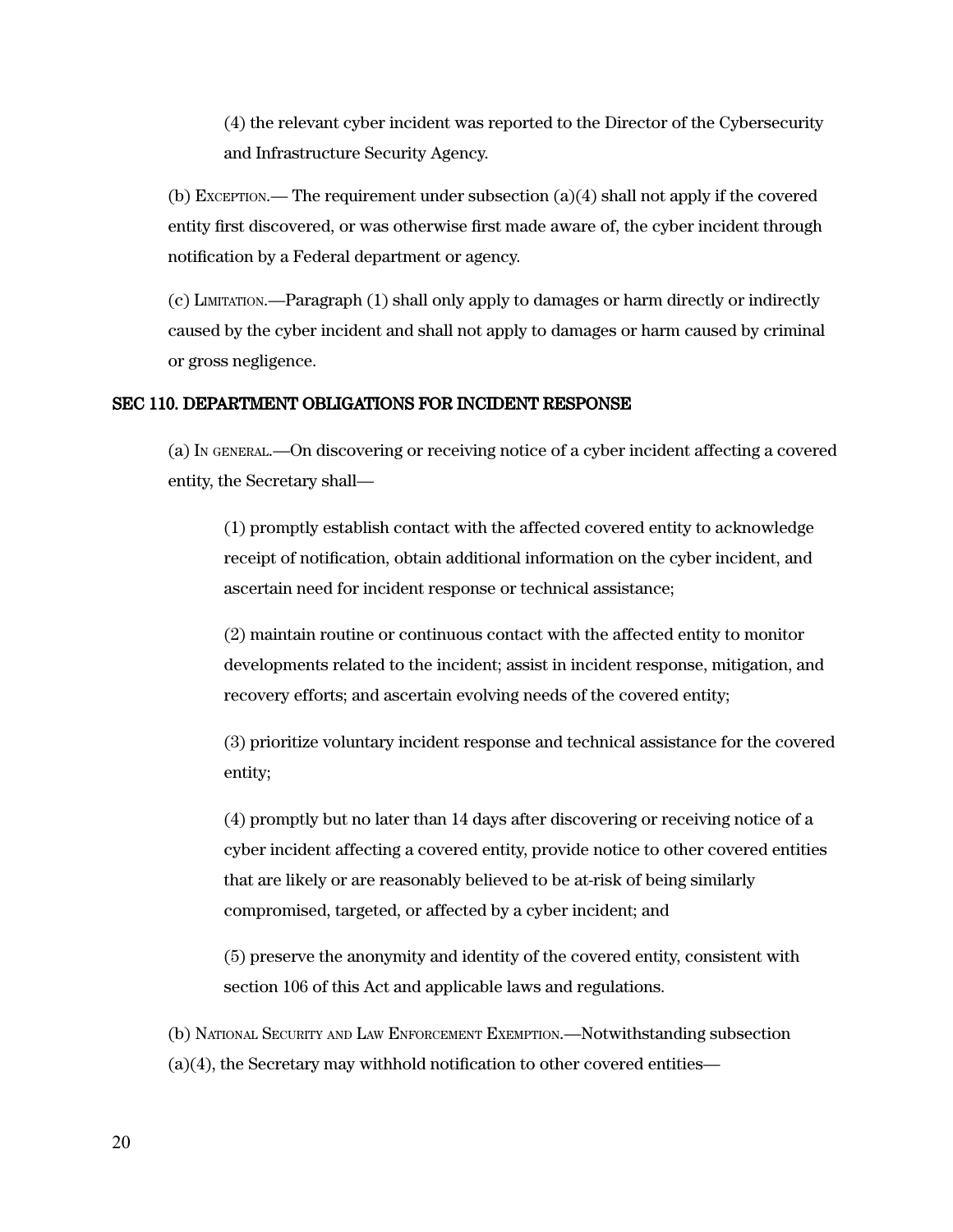(1) if the Secretary determines that withholding such information is in the national security interest of the United States; or

(2) at the request of the Director of National Intelligence, Attorney General, or head of a law enforcement agency and with the concurrence of the Secretary.

(c) Protection of Information.—Information disclosed to the Secretary or shared with covered entities pursuant to this section shall be considered "covered information" under section 106 of this Act.

(d) NOTIFICATION TO THE DIRECTOR.—In instances where the Secretary determines that a cyber incident affecting a covered entity is particularly severe or has, or is likely to, affect multiple covered entities, the Secretary shall promptly provide notice to the Director.

# SEC. 111. INTELLIGENCE SUPPORT TO SYSTEMICALLY IMPORTANT CRITICAL INFRASTRUCTURE

(a) IN GENERAL.—Not later than 12 months after the date of enactment of this Act, the Director of National Intelligence, in coordination with the Secretary, Director, and appropriate Sector Risk Management Agencies shall establish a formal process to routinely provide intelligence support and indications and warning to covered entities.

(b) INTERDEPENDENCY AND RISK IDENTIFICATION.—In developing and implementing the process under subsection (a), the Secretary shall incorporate methods and procedures—

(1) to identify the types of information needed to understand interdependence of systemically important critical infrastructure and areas where a nation-state adversary may target to cause widespread compromise or disruption, including—

(A) common technologies, including hardware, software, and services, used within covered entities;

(B) critical lines of businesses, services, processes, and functions on which multiple covered entities are dependent;

(C) specific technologies, components, materials, or resources on which multiple covered entities are dependent; and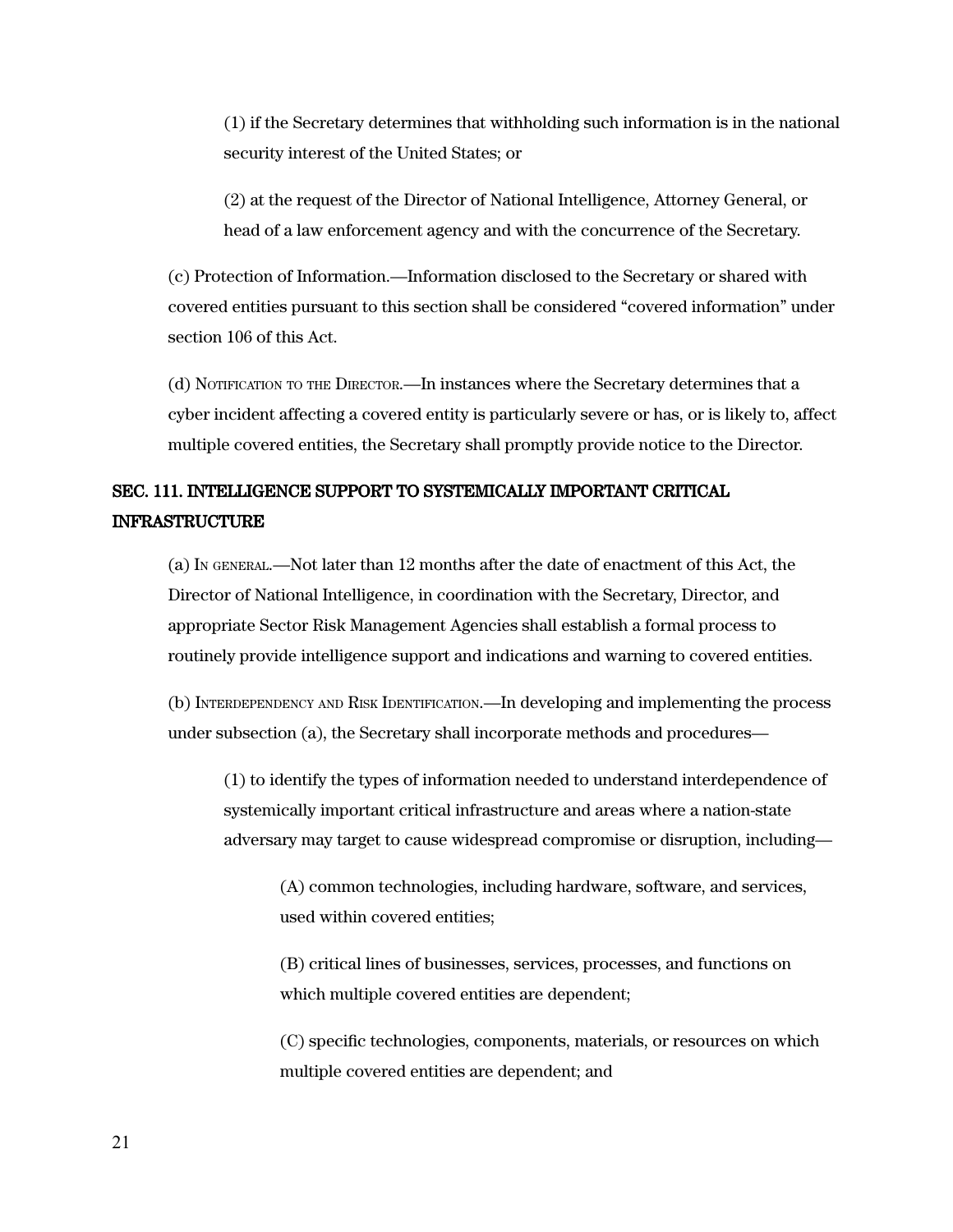(D) federal, state, local, tribal, or territorial government services, functions, and processes on which multiple covered entities are dependent; and

(2) to associate specific covered entities with the information identified under paragraph (1);

(c) INTELLIGENCE GAPS AND INDICATIONS AND WARNING.—In developing and implementing the process under subsection (a), the Director of National Intelligence shall incorporate methods and procedures—

(1) to provide indications and warning to covered entities regarding nation-state adversary cyber operations relevant to information identified under subsection (b)(1); and

(2) to identify intelligence gaps across covered entity cybersecurity efforts;

(d) RECURRENT INPUT.— Not later than 30 days following the establishment of the process required pursuant to subsection (a), and no less often than biennially thereafter, the Director of National Intelligence, in coordination with the Secretary, shall solicit information from covered entities utilizing the process established pursuant to subsection (a).

(e) INTELLIGENECE COLLECTION.—Utilizing the information received through the process established pursuant to subsection (a), as well as existing intelligence information and processes, the Director of National Intelligence, in coordination with the Secretary and in consultation with Sector Risk Management Agencies shall, to the greatest extent practicable, refocus information collection, analysis, and production activities as necessary to address identified gaps and mitigate threats to the cybersecurity of systemically important critical infrastructure of the United States.

(f) REQUIREMENT TO SHARE INTELLIGENCE INFORMATION WITH SYSTEMICALLY IMPORTANT CRITICAL INFRASTRUCTURE.—

(1) I<sup>N</sup> GENERAL.— No later than 5 days after discovery of information that indicates a credible threat relevant to information identified in subsection (b)(1) or to an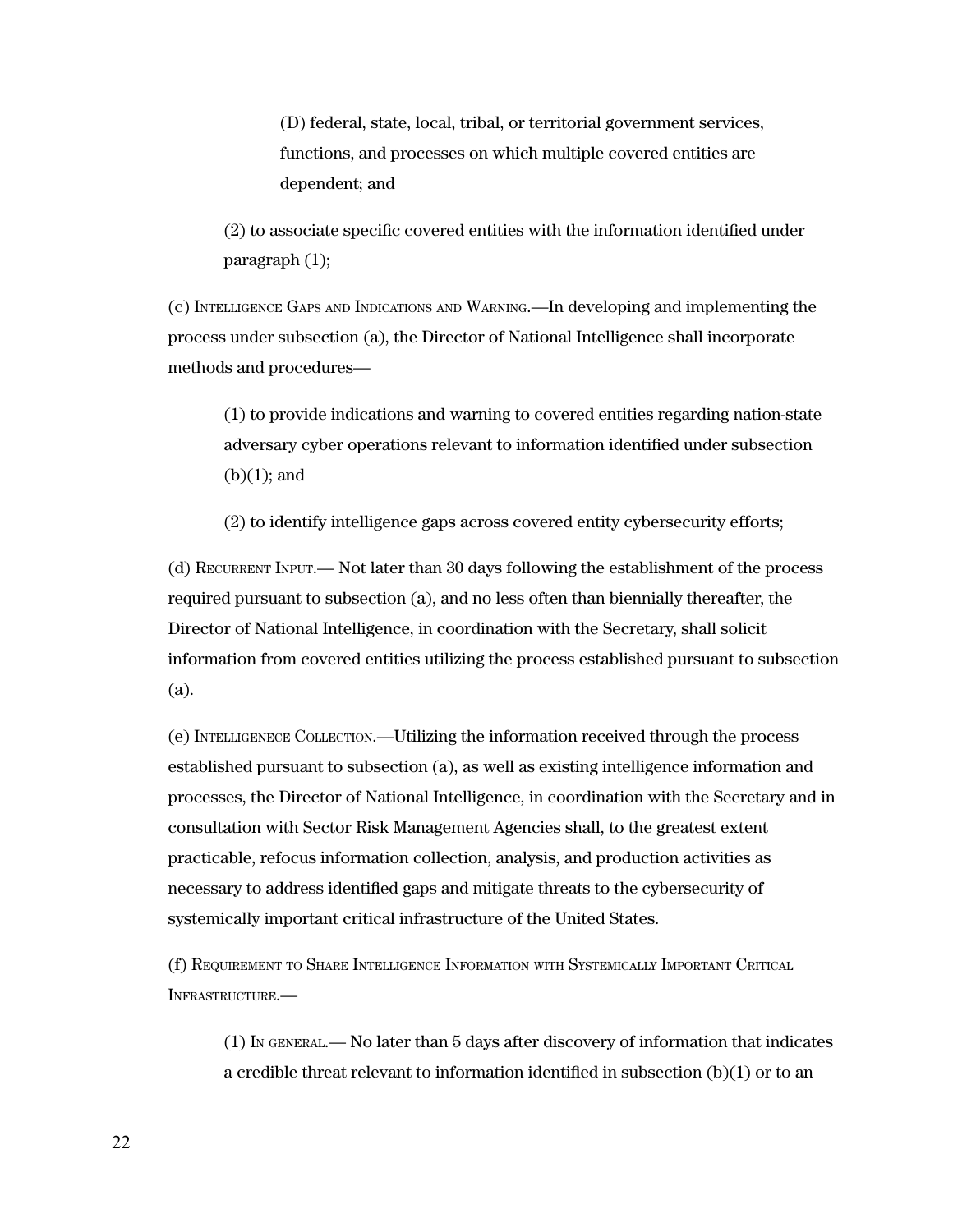identifiable covered entity, the Director of National Intelligence shall share the appropriate intelligence information with the relevant covered entity.

(2) EMERGENCY NOTIFICATION.—The Director of National Intelligence shall share any intelligence information related to a covered entity with such entity not later that 24 hours after the Director of National Intelligence determines that such information indicates an imminent threat—

(A) to a systemically important critical infrastructure facility, system, or asset the covered entity owns or operates;

(B) that is relevant to information identified in subsection (b)(1); or

(C) to national security, economic security, or public health and safety relevant to the covered entity.

(3) NATIONAL SECURITY EXEMPTIONS.—Notwithstanding paragraphs (1) or (2), the Director of National Intelligence may withhold intelligence information pertaining to a covered entity if the Director of National Intelligence, with the concurrence of the Secretary and the Director, determines that withholding such information is in the national security interest of the United States.

(4) PERIODIC REVIEW.—The Director of National Intelligence and the Secretary shall, in coordination with the Director, periodically, but no less often than every three months, conduct a review of information or intelligence withheld under paragraph  $(3)$  to —

(A) reevaluate the decision on withholding the information or intelligence in consideration of evolving threats, new circumstances, or newly-identified intelligence gaps;

(B) make a determination as to whether such information or intelligence shall continue to be withheld or shared with relevant covered entities pursuant to the process established in subsection (a); and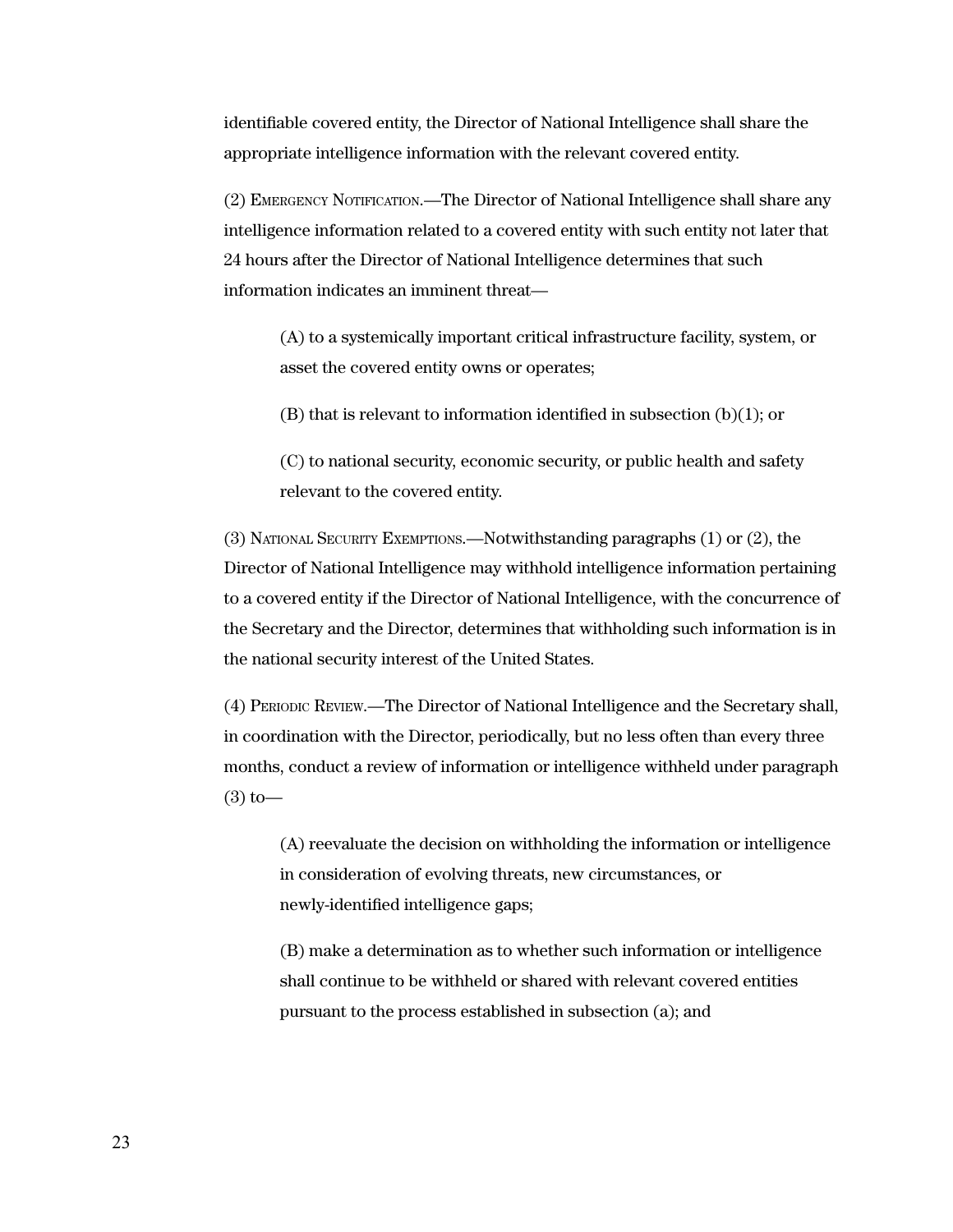(C) document the determination, including the reasons for determinations made under subparagraph (B), for future periodic reviews.

(g) REPORT TO CONGRESS.—No later than 18 months after the date of enactment of this Act, and annually thereafter, the Director of National Intelligence, in coordination with the Secretary and in consultation with the Director, shall submit to the Select Committee on Intelligence and the Committee on Homeland Security and Governmental Affairs of the Senate and the Permanent Select Committee on Intelligence and the Committee on Homeland Security of the House of Representatives a report that—

(1) assesses how the information obtained from covered entities is shaping intelligence collection activities;

(2) evaluates the success of the intelligence community in sharing relevant, actionable intelligence with covered entities;

(3) provides an overview of—

(A) intelligence information shared with covered entities pursuant to subsection (c);

(B) notifications withheld pursuant to subsection  $(c)(3)$ ;

 $(C)$  outcome of periodic reviews required under subsection  $(c)(4)$ ; and

(4) addresses any legislative or policy changes necessary to enable the intelligence community to increase sharing of actionable intelligence with covered entities.

(h) INTELLIGENCE SHARING.—Notwithstanding any other provision of law, information or intelligence shared with covered entities under the processes established under this section shall not constitute favoring one private entity over another.

# SEC. 112 OPERATIONAL COLLABORATION BETWEEN SYSTEMICALLY IMPORTANT CRITICAL INFRASTRUCTURE AND THE CYBERSECURITY AND INFRASTRUCTURE SECURITY AGENCY AND OTHER RELEVANT FEDERAL AGENCIES.